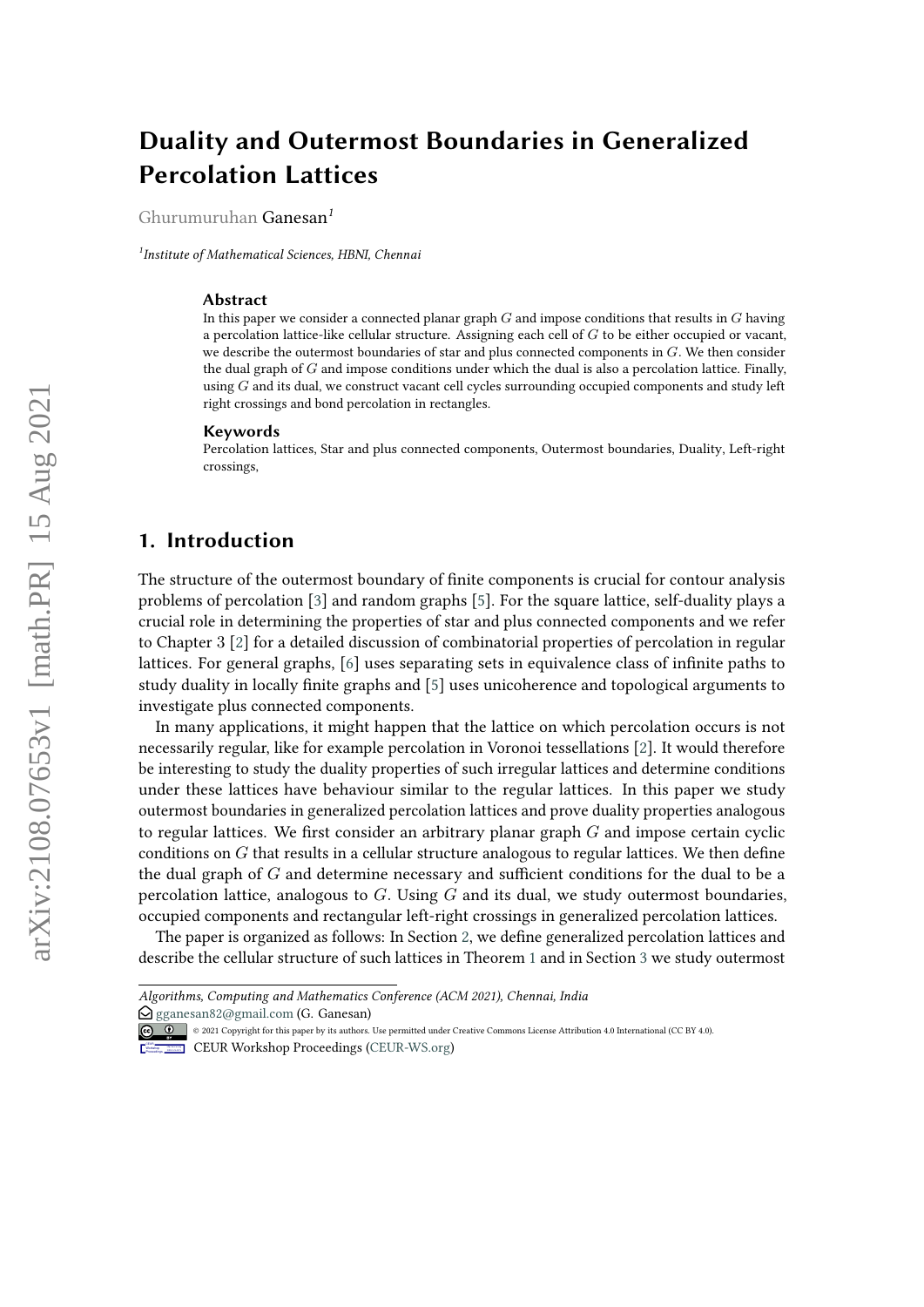boundaries of star and plus connected components in generalized percolation lattices. Next, in Section [4,](#page-8-0) we define the dual graph to a percolation lattice and describe conditions under which the dual graph has the properties of a percolation lattice. Following this, we use dual lattices to study vacant cycles of cells surrounding plus and star connected components. Finally in Section [5,](#page-11-0) we study left right crossings of generalized percolation lattices in rectangles.

### <span id="page-1-0"></span>**2. Percolation lattices**

Let  $G = (V, E)$  be any connected finite planar graph in  $\mathbb{R}^2$  where each edge is a straight line segment. Two vertices  $v_1$  and  $v_2$  are said to be adjacent if they share an edge in common. Two edges  $e_1$  and  $e_2$  are said to be adjacent if they share a vertex in common. A subgraph  $P =$  $(v_1,\ldots,v_l)\subseteq G$  is said to be a *walk* if  $v_i$  is adjacent to  $v_{i+1}$  for  $1\leq i\leq l-1.$  If  $e_i=(v_i,v_{i+1})$ is the edge containing end-vertices  $v_i$  and  $v_{i+1}$ , we also represent  $P = (e_1, \ldots, e_{l-1})$  and say that  $v_1$  and  $v_l$  are *end-vertices* of P. We say that P is a *circuit* if P is a walk and  $v_1 = v_l$ . We say that  $P$  is a *path* if  $P$  is a walk and all the  $l$  vertices in  $P$  are distinct. Finally, we say that  $P$  is a *cycle* if *P* is a path and  $v_1 = v_l$ .

For a cycle  $C \in G$ , let  $A = A(C)$  be the bounded open set whose boundary is C. We define the *interior* of  $C$  to be  $A$  and the *closed interior* of  $C$  to be  $A\cup C$ . We also define the *exterior* of  $C$ to be  $(C \cup A)^c$  and the *closed exterior* of  $C$  to be  $A^c$ . We say that the graph  $G$  is a *percolation lattice* if every edge in  $G$  belongs to a cycle. We say that a cycle  $C$  in  $G$  is a *cell* if there exists no point of an edge of G in the interior of C. By definition any two distinct cells  $C_1$  and  $C_2$  have mutually disjoint interiors and the intersection  $C_1 \cap C_2$  is either empty or a union of vertices and edges in G. Any edge of e belongs to at most two cells and we say that e is *unicellular* if there is at most one cell containing  $e$  as an edge.

The following intuitive result captures the main features of percolation lattices as studied in [\[2\]](#page-19-2).

<span id="page-1-1"></span>**Theorem 1.** *If is a percolation lattice, then there are distinct cells*  $Q_1, Q_2, \ldots, Q_T$  such that

<span id="page-1-2"></span>
$$
G = \bigcup_{i=1}^{T} Q_i.
$$
\n(2.1)

*Moreover, the representation [\(2.1\)](#page-1-2) is unique in the sense that if*  $V_1, \ldots, V_W$  *are cells such that*  $G =$  $\bigcup_{j=1}^{W} V_j$ , then  $T = W$  and  $\{V_i\}_{1 \leq i \leq T} = \{Q_i\}_{1 \leq i \leq T}$ .

*The following additional properties hold:*

 $(x1)$  *For every edge e, there are at most two cells containing e as an edge.* 

 $(x2)$  *If*  $e$  *is contained in the closed interior of a cycle*  $C \in G$ , *then there are two cells containing e as an edge and both cells lie in the closed interior of*  $C$ *. If*  $e$  *is contained in the closed exterior of*  $C$ , *then all cells containing*  $e$  *lie in the closed exterior of*  $C$ *.* 

(x3) There are cycles  $\Delta_1, \Delta_2, \ldots, \Delta_B$  with mutually disjoint interiors such that every cell in G is *contained in the closed interior of one of these cycles. For any*  $i \neq j$ , the cycles  $\Delta_i$  and  $\Delta_j$  have at *most one vertex in common and an edge*  $e \in G$  *is unicellular if and only if e belongs to some cycle in*  $\{\Delta_l\}$ .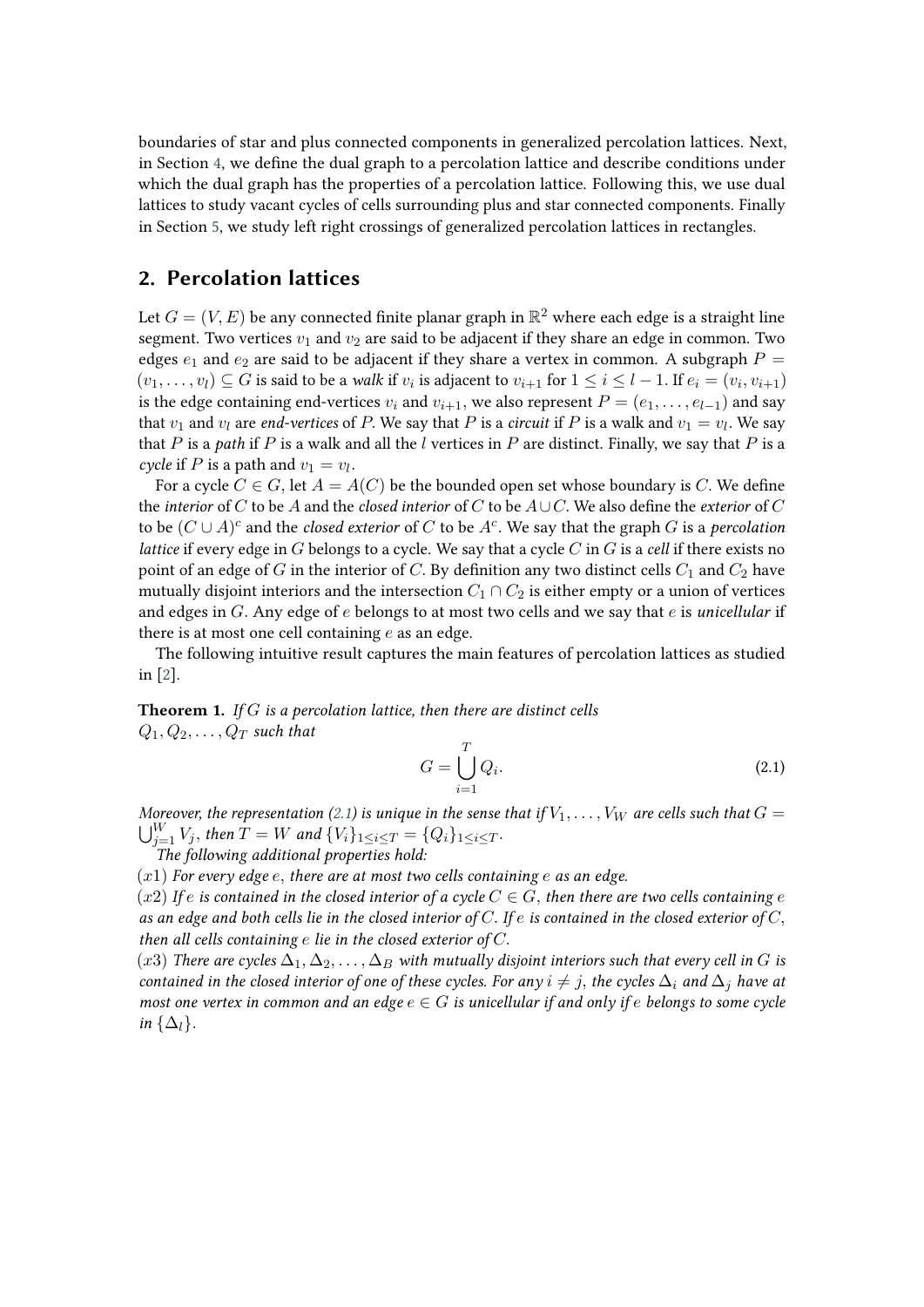<span id="page-2-0"></span>

**Figure 1:** Example of a percolation lattice  $G$  along with the corresponding cellular decomposition  $\bigcup_{i=1}^4 Q_i$ .

In Figure [1](#page-2-0)(a), we illustrate the above result using a percolation lattice containing 4 cells  $Q_1, Q_2, Q_3$ and  $Q_4$ .

For completeness, we prove Theorem [1](#page-1-1) using the following auxiliary result regarding merging of two cycles that is of independent interest and used throughout the paper.

<span id="page-2-1"></span>**Proposition 1.** *Let and be cycles in the graph that have more than one vertex in common. There exists a unique cycle consisting only of edges of and with the following properties:*  $(i)$  *The closed interior of*  $E$  contains the closed interior of both  $C$  and  $D$ .

 $(i)$  *If an edge e belongs to*  $C$  *or*  $D$ , then either  $e$  belongs to  $E$  *or is contained in its closed interior.* 

*Moreover, if*  $D$  contains at least one edge in the closed exterior of  $C$ , then the cycle  $E$  also contains an edge of  $D$  that lies in the closed exterior of  $C$ .

The above result essentially says that if two cycles intersect at more than one point, there is an innermost cycle containing both of them in its interior. For illustration, we refer to Figure  $2(a)$  $2(a)$ where two cycles abed fga and behach have the edge be and the vertex  $d$  in common. The merged cycle  $abcdfga$  contains both the smaller cycles in its closed interior. Analogous to [\[4\]](#page-19-4), we use an iterative piecewise algorithmic construction for obtaining the merged cycle.

*Proof of Proposition* [1](#page-2-1): Let  $P \subset D$  be any path that has its end-vertices in the cycle  $D_0 := C$  and lies in the exterior of  $D_0$  (for illustration see Figure [2](#page-3-0)(b) where  $P = XYZ$  and  $C = XUZVX$ ). Letting  $Q = XYZ \subset C$  the cycle  $D_1 := P \cup Q$  then contains the cycle  $C = D_0$  in its interior. We then repeat the above procedure with the cycle  $D_1$  and look for another path  $P_1 \subset D$  that lies in the exterior of  $D_1$  and has end-vertices in  $D_1$ . Arguing as before, we get a cycle  $D_2$  that contains  $P_1$  as a subpath and has the cycle  $C$  in its closed interior. This procedure continues until we obtain a cycle  $D_n$  that does not contain any edge of  $D$  in its exterior.

We argue that  $D_n$  is the desired cycle E. By construction both  $C$  and  $D$  are contained in the closed interior of  $D_n$  and  $D_n$  consists of only edges of C and D so (i) and (ii) are true. Moreover, each cycle  $D_i, 1 \leq i \leq n$  contains an edge of  $D$  that lies in the closed exterior of C. The uniqueness of E is also true since if  $E_1 \neq E$  is any edge satisfying  $(i) - (ii)$  and  $E_1$ contains an edge of  $E$  in its closed exterior, then some edge of  $C$  or  $D$  is present in the closed exterior of  $E_1$ , a contradiction.  $\Box$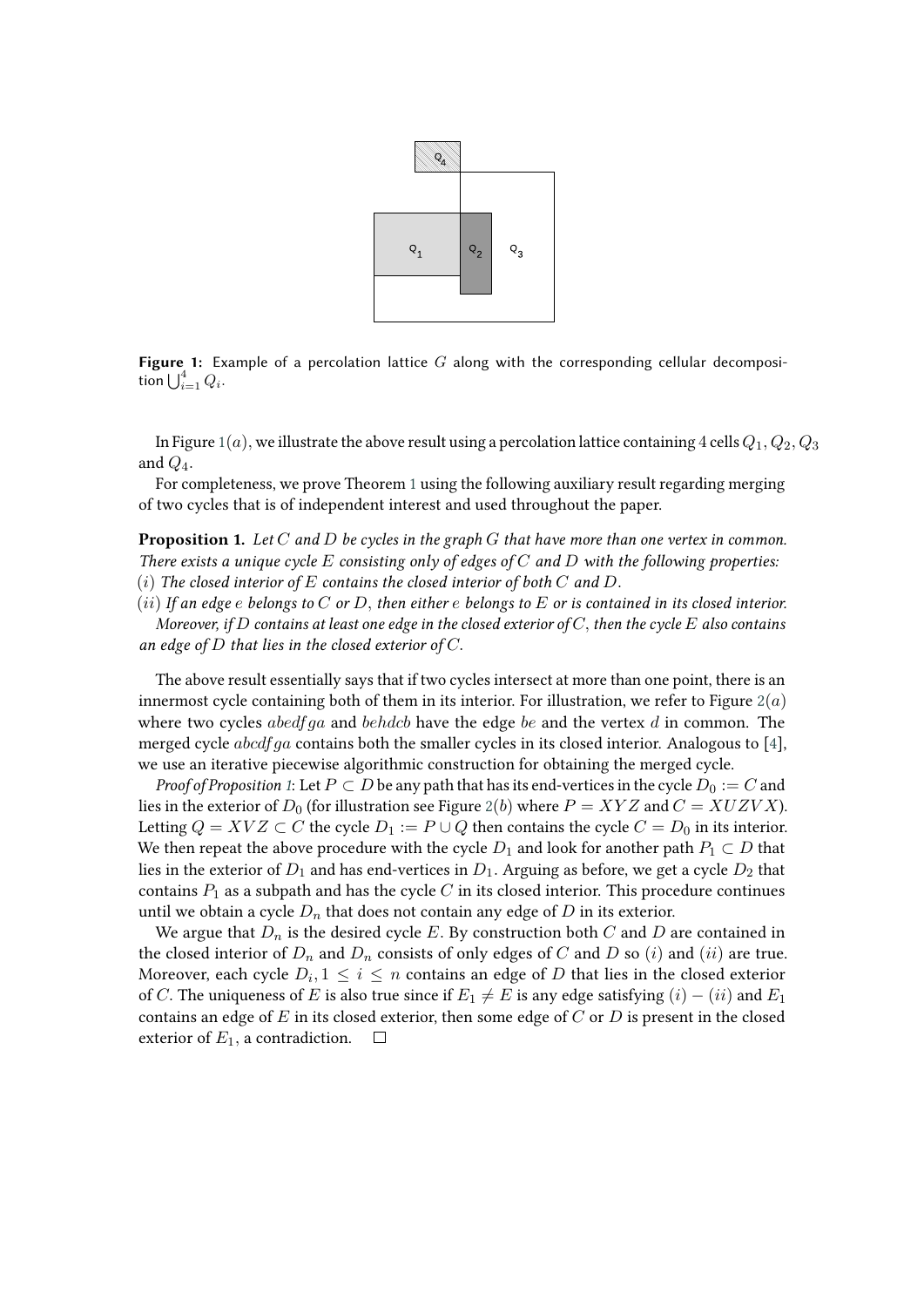<span id="page-3-0"></span>

**Figure 2:** (a) The cycle  $abcdfaa$  formed by merging the cycles  $abedfaa$  and  $behdcb$ . (b) The path  $P =$  $XYZ \subset D$  lies in the exterior cycle  $C = XUZVX$ .

*Proof of Theorem* [1](#page-1-1): Let  $C_1, \ldots, C_T$  be the set of all cycles containing  $e = (u, v)$  as an edge. We shrink the cycles in an iterative manner as follows. Let  $D_0 := C_1$  and suppose there exists some point of an edge of the cycle  $C_j$ ,  $j \geq 2$  in the *interior* of  $D_0$ . Because the graph G is planar, there exists a path  $P_1 \subset C_j$  present in the closed interior of  $D_0$ . We shrink the cycle  $D_0$  to the cycle  $D_1$  containing the edge  $e$  and the path  $P_1$ . For illustration we again use Figure [2](#page-3-0)(b) with  $D_0 = C_1 = XYZVX$  and  $C_2 = XYZVX$ . In this case  $P_1 = XUZ$ and  $D_0 = XYZVX$ . The "shrinked" cycle  $D_1 = XUZVX$  contains every edge  $P_1$ . We now repeat the above procedure with the cycle  $D_1$  and proceed iteratively to finally obtain a cycle  $\overline{D}_{fin}$  that does not contain any point of  $\bigcup_{j=1}^T C_j$  in its interior.

The cycle  $D_{fin} =: Q_e$  is a cell containing the edge e. If there exists a cycle  $C_i$  such that  $C_i$ and  $Q_e$  have mutually disjoint interiors, then we repeat the above procedure starting with the cycle  $C_i$  and obtain another cell  $R_e$ , also containing  $e$  as an edge. By construction  $Q_e$ and  $R_e$  have mutually disjoint interiors and for any cycle  $C_i$  we have that either  $Q_e$  or  $R_e$  is contained in the closed interior of  $C_i.$  The set of all distinct cells in  $\{Q_e\}_{e\in G}\bigcup\{R_e\}_{e\in G}$  is the desired cellular decomposition [\(2.1\)](#page-1-2) of G. The decomposition (2.1) is unique since every  $V_i$  must necessarily be one of  $Q_1, \ldots, Q_T$ .

The proof of  $(x1)$  and the proof of  $(x2)$  for  $e$  present in the closed exterior of  $C$ , follow from the above construction. To prove the remaining part of  $(x2)$ , suppose that  $e$  is present in the closed interior of C. Since G is a percolation lattice, there exists a cycle  $C_e \in G$  containing e as an edge. This cycle  $C_e$  contains an edge  $e$  in the closed interior of  $C$  and therefore a path  $P_e \subset C_e$  with end-vertices  $a, b \in C$  contained in the closed interior of C. Let  $F_1$  and  $F_2$ be the two paths with end-vertices  $a, b$  that form the cycle C. For reference, in Figure [2](#page-3-0)(b), we have  $X = a, Z = b, F_1 = XYZ, F_2 = XYZ$  and  $P_e = XUZ$ . The cycles  $P_e \cup F_1$  and  $P_e \cup F_2$ have mutually disjoint interiors and so arguing as before, we obtain two cells  $Q_e$  and  $R_e$ containing e as an edge. By construction both  $Q_e$  and  $R_e$  are contained in the interior of C.

The cycles in  $(x3)$  are obtained by repeatedly merging cells in  $G$  as follows: We first pick one cell  $Q_1$  and using Proposition [1,](#page-2-1) merge  $Q_1$  with another cell, say  $Q_2$ , that shares an edge with  $Q_1$  to get a new cycle  $Q_{12}$ . We then pick another cell, say  $Q_3$ , that shares an edge with  $Q_{12}$ and lies in the exterior of  $Q_{12}$  and merge these together to get a new cycle  $Q_{123}$ . Continuing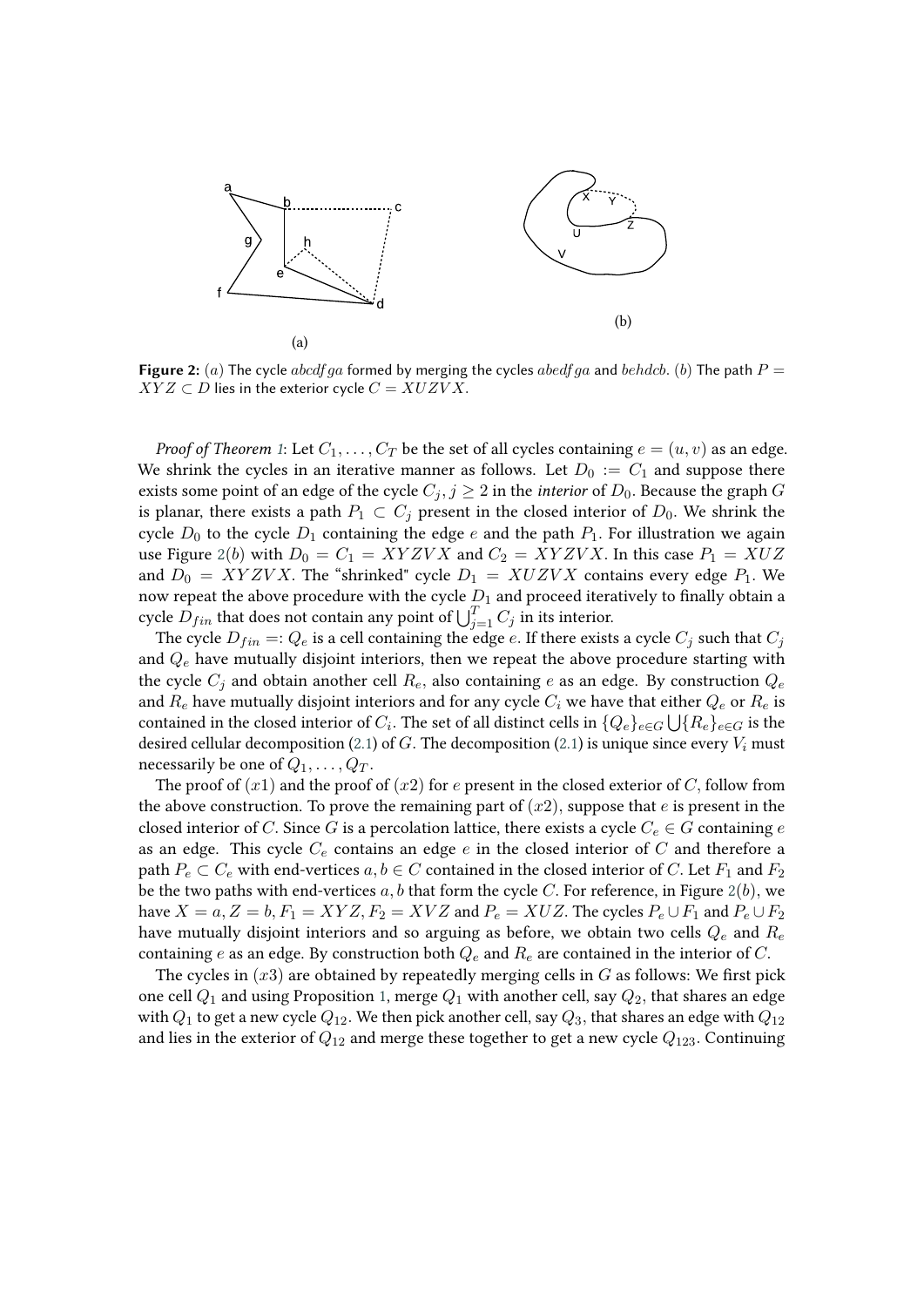this way, we get a cycle  $\Delta_1$  satisfying the property that no cell in  $\{Q_i\}$  lying in the exterior of  $\Delta_1$  shares an edge with  $\Delta_1$ . If there still exists cells in the exterior of  $\Delta_1$ , then because G is connected, one of these exterior cells (call it  $Q_{21}$ ) necessarily shares a vertex with  $\Delta_1$ . We then repeat the above procedure starting with the cell  $Q_{21}$ . Continuing this way until all cells are exhausted, we get the desired cycles  $\Delta_l, 1 \leq l \leq B$ .

Finally, if  $e$  is unicellular and is contained within  $\Delta_l,$  then the cell  $Q_e$  necessarily shares the edge  $e$  with  $\Delta_l$ . This completes the proof of  $(x3)$ .

### <span id="page-4-0"></span>**3. Outermost boundaries**

Let  $G$  be a percolation lattice with cellular decomposition  $G = \bigcup_{k=1}^T Q_i$  as in [\(2.1\)](#page-1-2). We have the following definition of star and plus adjacency.

**Definition 1.** We say that two cells  $Q_1$  and  $Q_2$  in G are star adjacent if  $Q_1 \cap Q_2$  contains a *vertex in G* and plus adjacent *if*  $Q_1 \cap Q_2$  *contains an edge in G.* 

We assign every cell  $Q_k$ ,  $1 \leq k \leq T$ , one of the two states, occupied or vacant and assume that there exists an occupied cell  $Q_0$  containing the origin. We say that the cell  $Q_i$  is connected to the cell  $Q_j$  by a *star connected*  $S$ −*path* if there is a sequence of distinct cells  $(Y_1, Y_2, ..., Y_t), Y_l \subset$  ${Q_k}, 1 \leq l \leq t$  such that  $Y_l$  is star adjacent to  $Y_{l+1}$  for all  $1 \leq l \leq t-1$  and  $Y_1 = Q_i$  and  $Y_t = Q_j.$  If all the cells in  $\{Y_t\}_{1\leq l\leq t}$  are occupied, we say that  $Q_i$  is connected to  $Q_j$  by an *occupied* star connected S-path.

Let  $C(0)$  be the collection of all occupied cells in  ${Q_k}_{1\leq k\leq T}$  each of which is connected to the cell  $Q_0$  by an occupied star connected  $S$ −path. We say that  $C(0)$  is the star connected occupied component containing the origin and let  ${J_k}_{1\leq k\leq M} \subset {Q_i}$  be the set of all the occupied cells belonging to the component  $C(0)$ .

To define the outermost boundary of  $C(0)$ , we begin with a few preliminary definitions. Let  $G_0$  be the graph with vertex set and edge set, respectively being the vertex set and edge set of the cells  ${J_k}_{1\leq k\leq M} = C(0)$ . An edge  $e \in G_0$  is a said to be *boundary edge* if e is unicellular or  $e$  is adjacent to a vacant cell. (By definition,  $e$  is already adjacent to an occupied cell of the component  $C(0)$ ). We have the following definition.

<span id="page-4-2"></span>**Definition 2.** We say that the edge  $e$  in the graph  $G_0$  is an outermost boundary edge of the *component*  $C(0)$  *if the following holds true for every cycle*  $C$  *in*  $G_0$  : *either*  $e$  *is an edge of*  $C$  *or*  $e$ *is in the closed exterior of*  $C$ *.* 

*We define the outermost boundary*  $\partial_0$  *of*  $C(0)$  *to be the set of all outermost boundary edges*  $\sigma$ *f*  $G_0$ .

Thus outermost boundary edges cannot be contained in the interior of any cycle in the graph  $G_0$ . We have the following result regarding the outermost boundary of the star component  $C(0)$ .

<span id="page-4-1"></span>**Theorem 2.** *There are cycles*  $C_1, C_2, \ldots, C_n \subseteq G$  *satisfying the following properties:* (*i*) *An edge*  $e \in \partial_0$  *if and only if*  $e \in \bigcup_{i=1}^n C_i$ .  $(iii)$  The graph  $\bigcup_{i=1}^n C_i$  is a connected subgraph of  $G_0$ .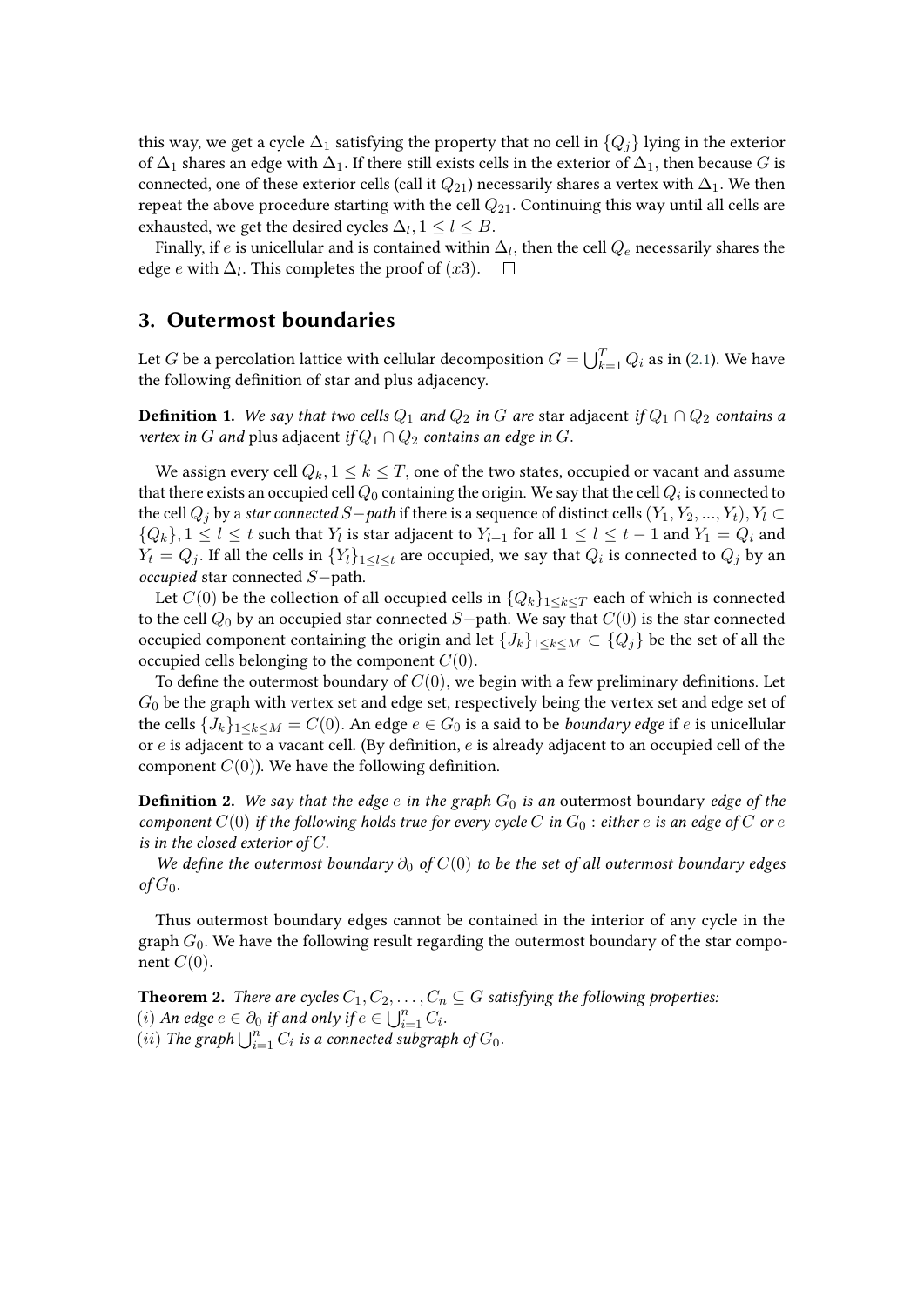(*iii*) If  $i \neq j$ , the cycles  $C_i$  and  $C_j$  have disjoint interiors and have at most one vertex in common. (*iv*) *Every occupied cell*  $J_k \in C(0)$  *is contained in the interior of some cycle*  $C_i$ .

(v) If  $e \in C_i$  for some j, then e is a boundary edge belonging to an occupied square of  $C(0)$ *contained in the interior of*  $C_j$ . If  $e$  is not unicellular, then  $e$  also belongs to a vacant cell lying in *the exterior of all the cycles in*  $\partial_0$ *.* 

*Moreover, there exists a circuit*  $C_{out}$  containing every edge of  $\cup_{1\leq i\leq n}C_i$ .

The outermost boundary  $\partial_0$  is a connected union of cycles satisfying properties  $(i) - (v)$ and is therefore an Eulerian graph with  $C_{out}$  denoting the corresponding Eulerian circuit (see Chapter 1, [\[1\]](#page-19-5)). As an illustration, Figure  $3(a)$  $3(a)$  describes a percolation lattice with six cells. The cells with circle inside them are occupied and the rest are vacant. The occupied cells form a star connected component and the outermost boundary consists of two cycles  $C_1 = abcdefga$ and  $C_2 = fhkf$ .

<span id="page-5-0"></span>

**Figure 3:** (a) A star connected component formed by the cells with circle inside them. The outermost boundary consists of two cycles  $C_1 = abcdefga$  and  $C_2 = fhkf.$  (b) Replacing an interior path  $P =$ abcde in the cycle  $D_k$  (denoted by the wavy curve) with a path  $Q = axe \subseteq D_k$ .

To prove Theorem [2,](#page-4-1) we use the following Proposition also of independent interest.

<span id="page-5-1"></span>**Proposition 2.** *For every occupied cell*  $J_k \in C(0), 1 \leq k \leq M$ , there exists a unique cycle  $D_k$ *in*  $G_0$  *satisfying the following properties.* 

(a) The cell  $J_k$  is contained in the closed interior of  $D_k$ .

(b) Every edge  $e \in D_k$  is a boundary edge adjacent to an occupied cell of  $C(0)$  present in the closed *interior of*  $D_k$ . If  $e$  is not unicellular, then  $e$  is also adjacent to a vacant cell present in the closed *exterior of*  $D_k$ .

(c) If C is any cycle in  $G_0$  that contains  $J_k$  in the interior, then every edge in C either belongs *to*  $D_k$  *or is contained in the interior.* 

Every edge of  $D_k$  is also an outermost boundary edge in the graph  $G_0$  and so we denote  $D_k$ to be the *outermost boundary cycle* containing the cell  $J_k \in C(0)$ . For example in Figure [3](#page-5-0)(*a*), the outermost boundary cycle containing the cell  $efgm$  is the cycle  $C_1 = abcdefga$ .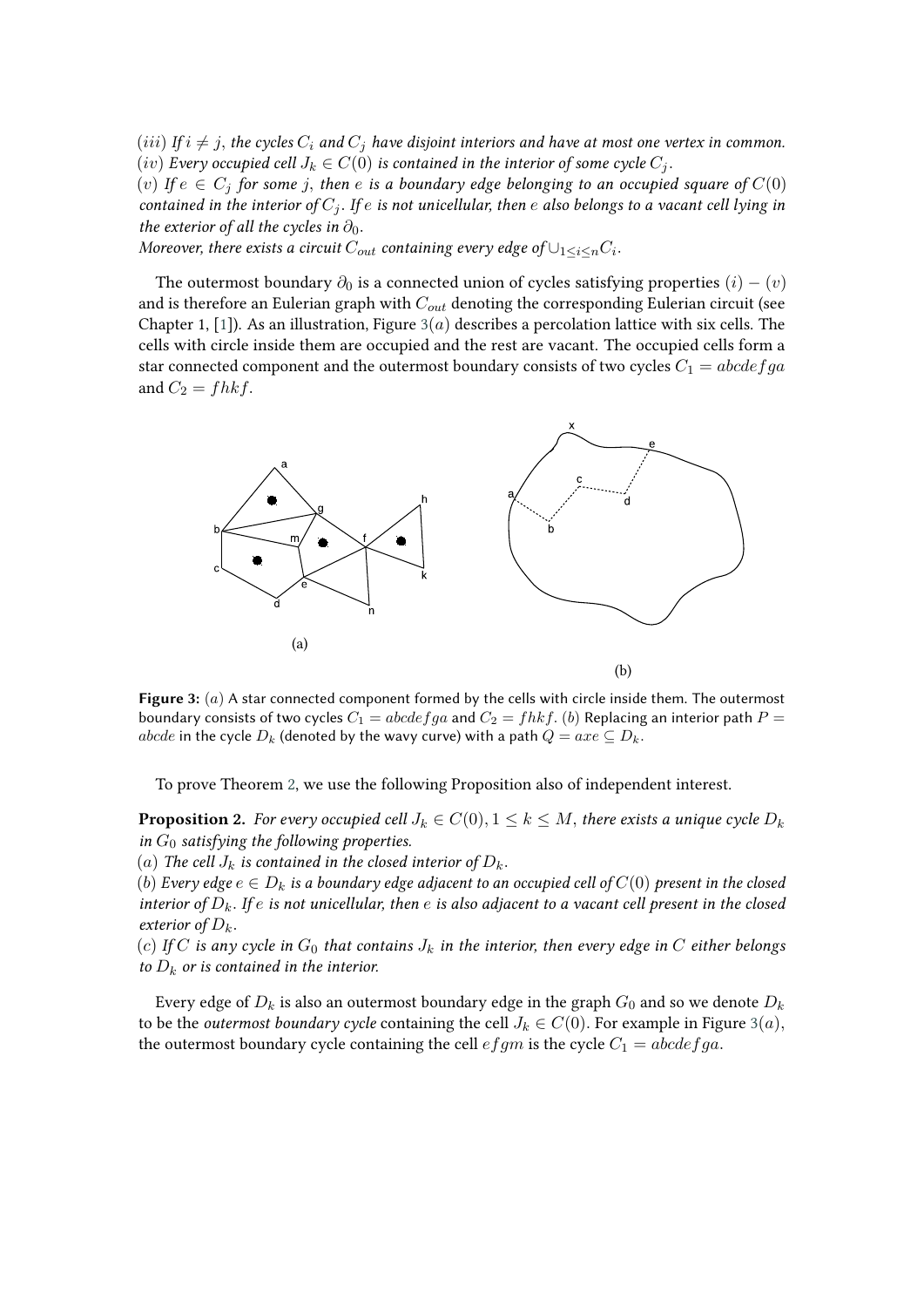Below we prove Proposition [2](#page-5-1) and Theorem [2](#page-4-1) in that order.

*Proof of Proposition* [2](#page-5-1): Let  $\mathcal{E} \neq \emptyset$  be the set of all cycles in the graph  $G_0$  satisfying property (a); i.e., if  $C \in \mathcal{E}$  then  $J_k$  in present in the closed interior of C. The set  $\mathcal{E}$  is not empty since  $J_k$  is itself a cycle containing  $J_k$  in its closed interior and so belongs to  $\mathcal E$ . Moreover if  $C_1$ and  $C_2$  are any two cycles in  $\mathcal E$ , then it cannot be the case that  $C_1$  and  $C_2$  have mutually disjoint interiors since both  $C_1$  and  $C_2$  contain the cell  $J_k$  in its closed interior. Thus it is possible to merge  $C_1$  $C_1$  and  $C_2$  using Proposition 1 to get a new cycle  $C_3 \in \mathcal{E}$  that contains both  $C_1$  and  $C_2$ in its closed interior. Continuing this way, we obtain an "outermost cycle"  $C_{fin}$  that contains all the cycles of  $\mathcal E$  in its closed interior.

By construction, the cycle  $C_{fin}$  satisfies properties (a) and (c). To see that (b) also holds, suppose there exists an edge  $e \in C_{fin}$  that is not a boundary edge. Since e belongs to the graph  $G_0$ , the edge  $e$  is adjacent to an occupied cell  $A_1 \in \{J_i\}$ . But since  $e$  is not a boundary edge, there exists one other cell  $A_2 \in \{J_i\} \setminus A_1$  containing *e* as an edge and moreover  $A_2$  is also occupied. One of these cells, say  $A_1$ , is contained in the interior of  $C_{fin}$  and the other cell  $A_2$ , is contained in the exterior.

The cell  $A_2$  and the cycle  $C_{fin}$  have the edge  $e$  in common and thus more than one vertex in common. We then use Proposition [1](#page-2-1) to obtain a larger cycle  $C_{lar} \neq C_{fin}$  containing both  $C_{fin}$ and  $A_2$  in its closed interior. This is a contradiction to the fact that  $C_{fin}$  satisfies property (c). Thus every edge  $e$  of  $C_{fin}$  is a boundary edge. By the same argument above, we also get that the edge  $e$  cannot be adjacent to an occupied cell in the exterior of the cycle  $C_{fin}$ . Thus  $e$  is adjacent to an occupied cell in the interior of  $C_{fin}$  and a vacant cell (if it exists) in the exterior.  $\Box$ 

*Proof of Theorem [2](#page-4-1)*: We argue that the set of distinct cycles in the set  $\mathcal{D} := \bigcup_{1 \leq k \leq M} \{D_k\}$ obtained in Proposition [2](#page-5-1) is the desired outermost boundary  $\partial_0$  and satisfies the properties  $(i)$  –  $(v)$  mentioned in the statement of the theorem.

To prove (i), it suffices to see that every edge in the union of the cycles  $\mathcal{D} = \bigcup_{1 \leq k \leq M} \{D_k\}$  is an outermost boundary edge. This is because, by definition, no edge with an end-vertex present in the interior of some cycle in  $D$  can be an outermost boundary edge. Now, suppose some edge  $e \in D_k$  has an end-vertex in the interior of some cycle  $C \subseteq G_0$ . This necessarily implies that at least one edge of C is present in the exterior of  $D_k$  and moreover C and  $D_k$  cannot have a single common vertex. Therefore it is possible to merge C and  $D_k$  using Proposition [1](#page-2-1) to get a bigger cycle  $F_k \subset G$  containing  $D_k$  in its closed interior, a contradiction to the construction of  $D_k$ . This completes the proof of  $(i)$ .

To prove  $(ii)$ , we first see that the graph  $G_0$  formed by the vertices and edges of the component  $C(0),$  is connected. Indeed, let  $u_1$  and  $u_2$  be vertices in  $G_0$  so that each  $u_i, i=1,2$ is a corner of an occupied cell  $J_i \in C(0)$ . By definition, there is a star connected cell path connecting  $J_1$  and  $J_2$ , consisting only of cells in  $C(0)$  and consequently, there exists a path in  $G_0$  from  $u_1$  to  $u_2$ . Now let  $v_1$  and  $v_2$  be vertices in  $\mathcal D$  belonging to cycles  $D_{r_1}$  and  $D_{r_2}$ , respectively, for some  $1 \le r_1, r_2 \le M$ . By previous discussion, there exists a path  $P_{12}$  from  $v_1$ to  $v_2$  containing only edges of  $G_0$  and by construction, each such edge lies in the closed interior of some cycle in  ${D_k}$ . This is true since all the occupied cells are present in some cycle in  ${D_k}$ . For each sub-path  $P \subseteq P_{12}$  that contains a point in the interior of some cycle  $D_k$  and has end-vertices in  $D_k$ , we replace P with a path  $Q \subseteq D_k$  (see Figure [3](#page-5-0)(b)). Iteratively replacing all such interior paths, we get a path from  $v_1$  to  $v_2$  containing only edges of  $\{D_k\}$ . Thus the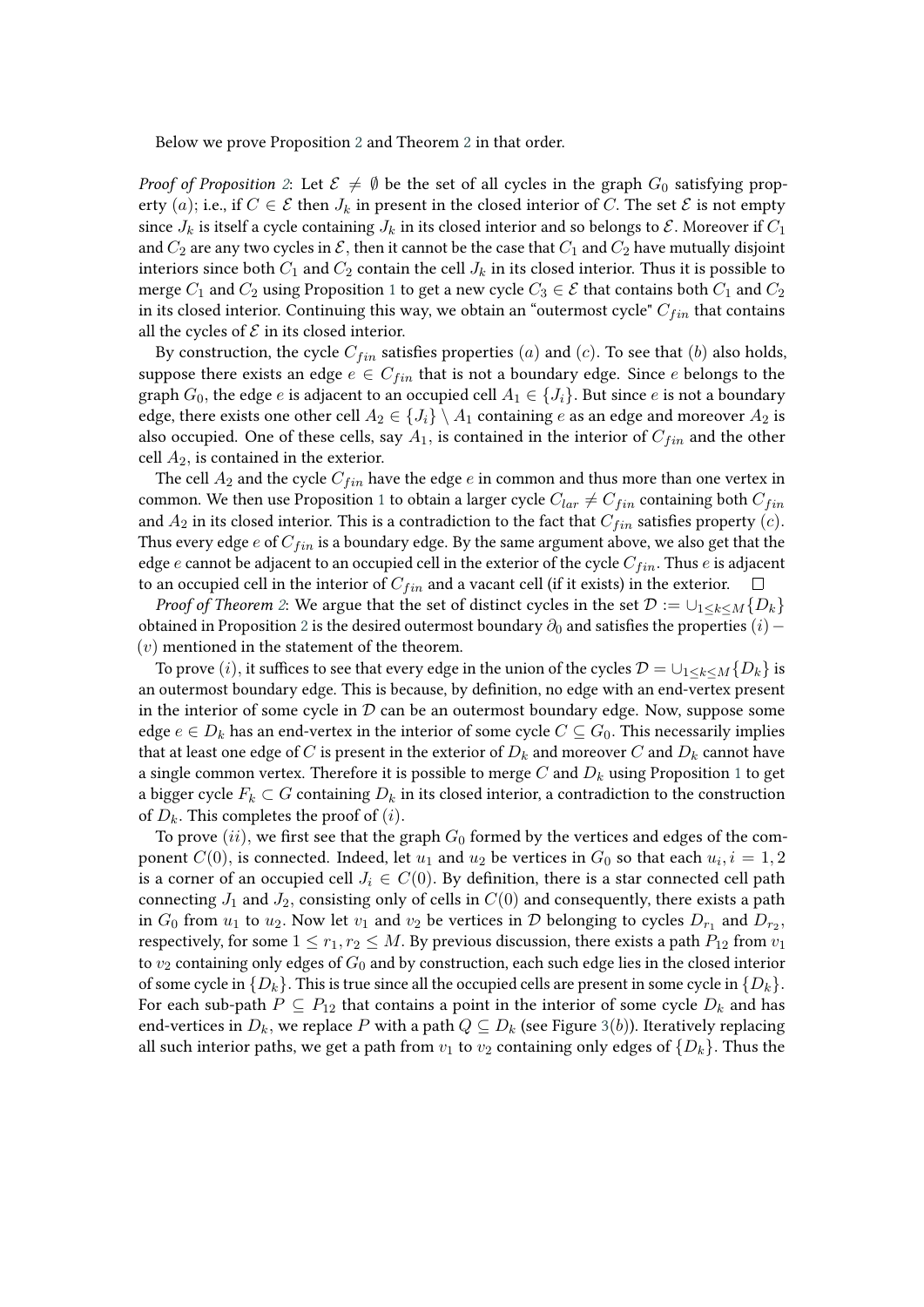union of cycles  $D$  is connected and this proves  $(ii)$ .

Property *(iii)* is true since otherwise we could merge the cycles  $D_i$  and  $D_j$  obtained in Proposition [2](#page-5-1) to get a larger cycle  $D_{tot}$  containing both  $D_i$  and  $D_j$  in its closed interior, a contradiction to the fact that  $D_i$  satisfies property (c) in Proposition [2.](#page-5-1) Indeed for any occupied cell  $J_k \in C(0)$  the corresponding outermost boundary cycle  $D_k$  satisfies property  $(a)$  of Proposition [2](#page-5-1) and so (iv) is true. Moreover if  $e \in D_k$  is any edge, then using the fact that  $D_k$ satisfies property (b) of Proposition [2,](#page-5-1) we get that the edge  $e$  satisfies property (v).

Finally, to obtain the circuit  $C_{out}$  containing the outermost boundary, we first compute the cycle graph  $T_{cyc}$  as follows. Let  $E_1, E_2, ..., E_n$  be the distinct outermost boundary cycles in  $\mathcal{D}$ . Represent  $E_i$  by a vertex i in  $T_{cuc}$ . If  $E_i$  and  $E_j$  share a corner, we draw an edge  $e(i, j)$  between  $i$  and  $j.$  Since the union of cycles  $E_i, 1 \leq i \leq n$  is connected, we get that  $T_{cyc}$  is connected as well.

Let  $H_{cyc}$  be any spanning tree of  $T_{cyc}$  and consider an increasing sequence of tree subgraphs  $\{1\} = H_1 \subset H_2 \subset \ldots H_n = H_{cyc}$ . The graph  $H_1$  contains a single vertex  $\{1\}$  and so we set  $\Pi_1 = E_1$  to be the circuit obtained at the end of the first iteration. Having obtained the circuit  $\Pi_i,$  let  $q_{i+1}\in H_{i+1}\setminus H_i$  be adjacent to some leaf  $v_i\in H_i.$  This implies that the cycle  $E_{q_{i+1}}$  shares a vertex  $w_i$  with the cycle  $E_{v_i}$ . Since the circuit  $\Pi_i$  contains  $w_i$ , we assume that  $w_i$  is the starting and ending vertex of  $\Pi_i$  and also of  $E_{q_{i+1}}.$  The concatenation of  $\Pi_i$ and  $E_{q_{i+1}}$  is the desired circuit  $\Pi_{i+1}$ . Continuing this way, the final circuit  $\Pi_n$  obtained is the desired circuit  $C_{out}$ .  $\Box$ 

#### **Plus connected components**

The techniques used in the previous sections also allows us to obtain the outermost boundary for plus connected components. We recall that cells  $Q_i$  and  $Q_j$  are said to be *plus adjacent* if they share an edge between them. We say that the cell  $Q_i$  is connected to the cell  $Q_j$  by a *plus connected*  $S$ −*path* if there is a sequence of distinct cells  $(Q_i = Y_1, Y_2, ..., Y_t = Q_j)$  ${Q_k}_{1\leq k\leq T}$  such that  $Y_l$  is plus adjacent to  $Y_{l+1}$  for all  $1\leq l\leq t-1$ . If all the cells in  ${Y_l}_{1\leq l\leq t}$ are occupied, we say that  $Q_i$  is connected to  $Q_j$  by an *occupied* plus connected  $S\mathrm{-path.}$ 

Let  $C^+(0)$  be the collection of all occupied cells in  $\{Q_k\}_{1\leq k\leq T}$  each of which is connected to the occupied cell  $Q_0$  containing the origin, by an occupied plus connected  $S$ -path. We say that  $C^+(0)$  is the plus connected occupied component containing the origin. Further we also define  $G_0^+$  to be the graph with vertex set being the set of all vertices of the cells of  $\{Q_k\}$ present in  $C^{+}(0)$  and edge set consisting of the edges of the cells of  $\{Q_k\}$  present in  $C^{+}(0).$ 

Every plus connected component is also a star connected component and so the definition of outermost boundary edge in Definition [2](#page-4-2) holds for the component  $C^{+}(0)$  with  $G_{0}$  replaced by  $G_0^+$ . We have the following result.

<span id="page-7-0"></span>**Theorem 3.** *The outermost boundary*  $\partial_0^+$  of  $C^+(0)$  *is unique cycle in*  $G_0^+$  *with the following properties:*

 $(i)$  All cells of  $C^+(0)$  are contained in the interior of  $\partial_0^+$ .

 $(ii)$  Every edge in  $\partial_0^+$  is a boundary edge adjacent to an occupied cell of  $C^+(0)$  contained in the *interior of*  $\partial_0^+$  and a vacant cell in the exterior.

This is in contrast to star connected components which may contain multiple cycles in the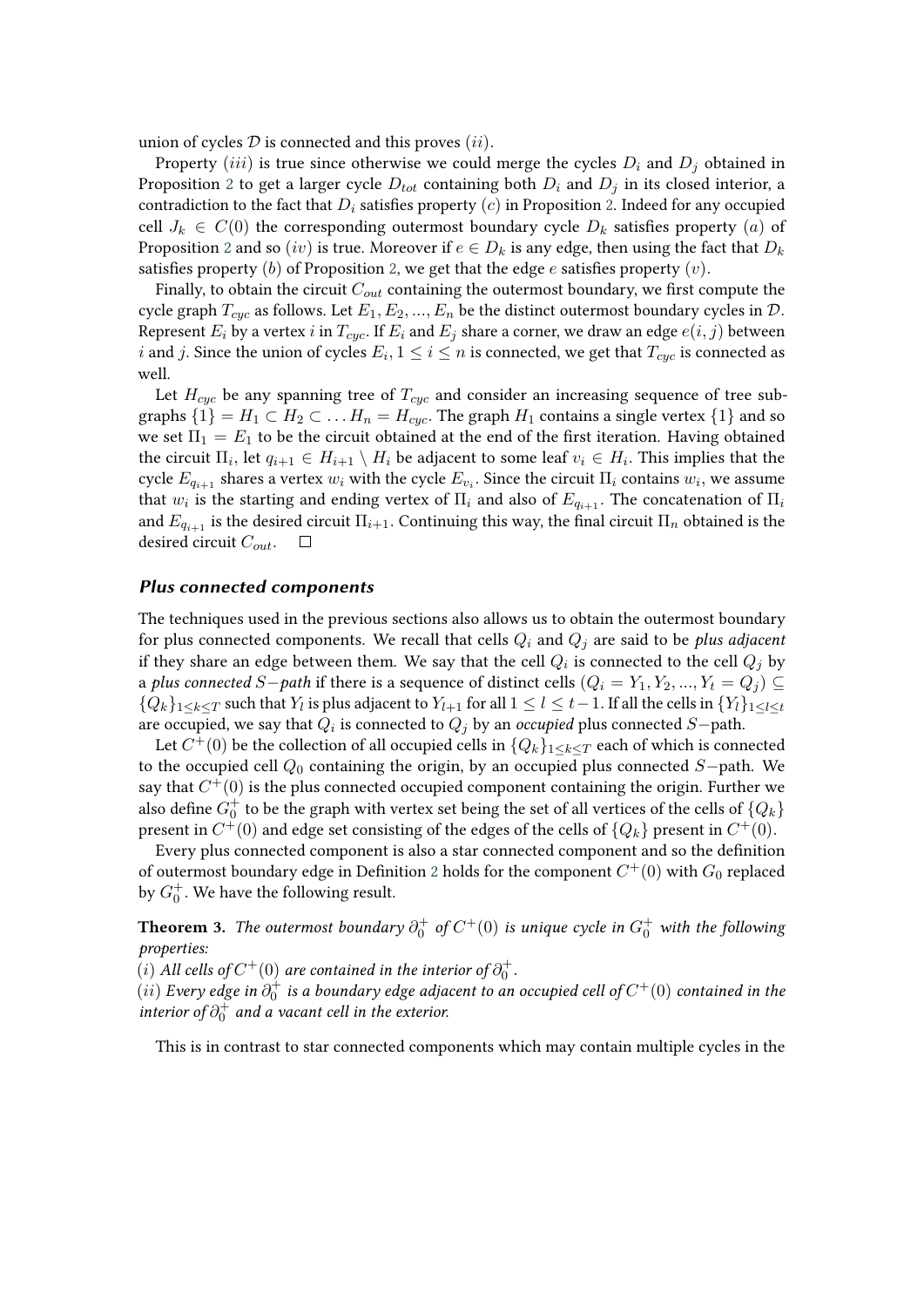outermost boundary. In Figure  $3(a)$  $3(a)$  for example, the union of the cells *bcdemb* and *ef qme* forms a plus connected component whose outermost boundary is the cycle  $bcdefgmb$ .

*Proof of Theorem [3](#page-7-0)*: Proposition [2](#page-5-1) holds with  $C(0)$  replaced by  $C^+(0)$ . Since  $C^+(0)$  is plus connected, the outermost boundary cycle  $D_0$  the cell  $Q_0$  in its interior also contains all the cells of  $C^{+}(0)$  in its interior. Therefore cycle  $D_{0}$  satisfies the conditions  $\left( i\right)$  and  $\left( ii\right)$  in the statement of the theorem, is unique and so  $\partial_0^+=D_0$ .  $\Box$ 

### <span id="page-8-0"></span>**4. Vacant cell cycles surrounding occupied components**

In this section, we study vacant cycles of cells surrounding occupied star and plus components. We therefore begin with a discussion of the dual lattice. Let  $G$  be any percolation lattice and let  $G = \bigcup_{k=0}^{N} S_k$  be the cellular decomposition of  $G$ .

**Definition 3.** We say that a graph  $G_d$  is dual to  $G$  if the following conditions hold: (d1) *Every cell in*  $G$  contains exactly one vertex of  $G_d$  in its interior. *Suppose vertex*  $w \in G_d$  *is the present in the interior of the cell*  $Q(w)$  *of*  $G$ . (d2) *Vertices*  $w_1, w_2 \in G_d$  are adjacent if and only if the cells  $Q(w_1)$  and  $Q(w_2)$  are plus adjacent.

To study the similarity between G and  $G_d$ , we would like to first ensure that the dual graph  $G_d$ is also a percolation lattice, i.e., we prefer that  $G_d$  is connected, planar and each edge of  $G_d$ belongs to a cycle. This is because, there are in fact dual graphs that satisfy exactly two of these three properties. For example, consider two plus adjacent squares  $S_1$  and  $S_2$  of same side length, to be the graph G. If we let the centres of  $S_1$  and  $S_2$  be the vertex set of  $G_d$ , then the edge set of  $G_d$  is the single edge joining the centres of  $S_1$  and  $S_2$ . The graph  $G_d$  is connected and planar but acyclic. In Figure [4](#page-9-0)  $(a)$ , we have an example of a graph  $G$  (denoted by solid lines) and the corresponding dual graph  $G_d$  (denoted by the dotted lines). The graph  $G_d$  is connected and every edge of  $G_d$  belongs to a cycle but  $G_d$  is not planar. In Figure [4](#page-9-0) (b), the dual graph  $G_d$  is planar and every edge of  $G_d$  belongs to a cycle but  $G_d$  is not connected.

Throughout the paper, we assume that the graph  $G$  admits a dual graph  $G_d$  satisfying the following properties:

 $(a_1)$  (Niceness property) The percolation lattice G is nice in the sense that any two plus adjacent cells in  $G$  share exactly one edge in common and no other vertex.

(a2) (Interior edge property) Any edge  $(w_1, w_2) \in G_d$  is present in the interior of the cycle formed by merging the plus adjacent cells  $Q(w_1)$  and  $Q(w_2)$ .

(a3) The dual graph  $G_d$  is a connected and planar percolation lattice and  $G$  is dual to  $G_d$ .

 $(a4)$  The dual graph  $G_d$  satisfies the niceness and interior edge property.

(a5) If z is a vertex of the dual cell  $R(v)$  and  $Q(z)$  is the cell in G containing z, then v is a vertex of  $Q(z)$ .

Thus  $G$  and  $G_d$  have similar cellular structure. For example, the usual square lattice on the plane satisfies properties  $(a1) - (a5)$ .

Let  $G$  be a percolation lattice with cellular decomposition  $\bigcup_{k=0}^N S_k$  and let  $G_d$  be a lattice dual to  $G$  satisfying properties  $(a1) - (a5)$  and having cellular decomposition  $G_d = \bigcup_{l=0}^L W_l.$  We say that the sequence  $L_S = (S_1, ..., S_m)$  is a *plus connected cell path* in G if for each  $1 \le i \le m-1$ , the cell  $S_i$  is plus adjacent with the cell  $S_{i+1}.$  We say that  $L_S$  is a *plus connected cell cycle* if  $S_i$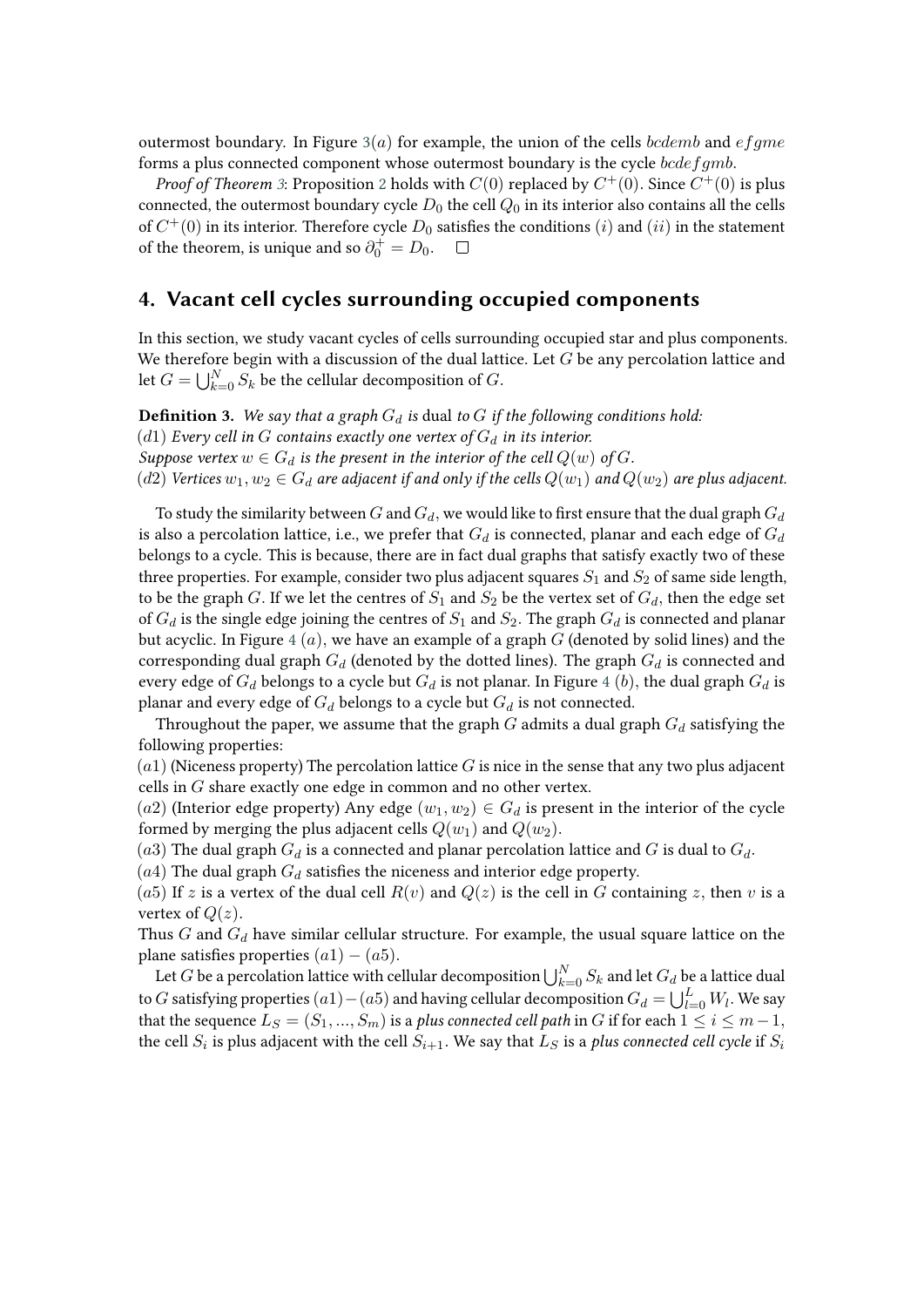<span id="page-9-0"></span>

**Figure 4:** (a) An example where the dual graph  $G_d$  is non-planar but connected and every edge of  $G_d$ belongs to a cycle.  $(b)$  An example where  $G_d$  is planar and every edge of  $G_d$  belongs to a cycle but  $G_d$  is not connected.

is adjacent to  $S_{i-1}$  and  $S_{i+1}$  for each  $1 \leq i \leq m$  with the notation that  $S_{m+1} = S_1$ . Analogous definition holds for star connected paths and cycles.

Let  $C(0) = \bigcup_{k=0}^{T} J_k$  be the star connected occupied cell component containing the cell  $S_0$ with origin in its interior. By definition, every cell in  $C(0)$  is connected to  $S_0$  by a star connected cell path. We have the following result.

<span id="page-9-1"></span>**Theorem 4.** *Suppose properties*  $(a1) - (a5)$  *hold and suppose every vertex in the component*  $C(0)$ *is present in the interior of some dual cell of*  $G_d$ .

*There exists a unique cycle*  $\mathcal{P}_{out} = (w_1, \ldots, w_s) \subset G_d$  such that each vertex  $w_i$  is present in *the interior of a vacant cell*  $V_i$  *and satisfies the following properties:* 

 $(i)$  For every  $i, 1 \leq i \leq s,$  the cell  $V_i$  is vacant and star adjacent to some occupied cell in  $C(0).$ 

 $(ii)$  *All occupied cells in*  $C(0)$  *are contained in the interior of*  $\mathcal{P}_{out}$ .

 $(iii)$  *If*  $F_{out} \neq P_{out}$  is any other cycle in  $G_d$  that satisfies  $(i) - (ii)$  above, then  $F_{out}$  is contained *in the closed interior of*  $P_{out}$ .

The sequence of cells in  $(V_1, \ldots, V_s)$  form a plus connected cycle of vacant cells surrounding the star connected component  $C(0)$ . In Figure [5,](#page-10-0) the two cells containing the circles form the star connected occupied component. Every other cell is vacant. The two dual cycles 12345671 and 1234598671 both satisfy  $(i) - (ii)$  and  $P_{out} = 12345671$ .

*Proof of Theorem [4](#page-9-1)*: Let  $\partial_0$  denote the outermost boundary of the star connected component  $C(0)$  in the percolation lattice  $G.$  From Theorem [2](#page-4-1) we have that  $\partial_0 = \cup_{1 \leq i \leq n} C_i$  is a connected union of cycles  ${C_i}$  with mutually disjoint interiors and moreover, for  $i \neq j$ , the cycles  $C_i$  and  $C_j$  have at most one common vertex.

If vertices  $v_1, v_2 \in G$  are adjacent in the outermost boundary  $\partial_0$  of the component  $C(0)$ , then the corresponding dual cells  $R(v_1)$  and  $R(v_2)$  are plus adjacent (property (a4). Also, because  $\partial_0$ is connected (see property  $(ii)$  Theorem [2\)](#page-4-1), the union of dual cells

$$
C_V(\partial_0) := \bigcup_{v \in \partial_0} R(v) \tag{4.1}
$$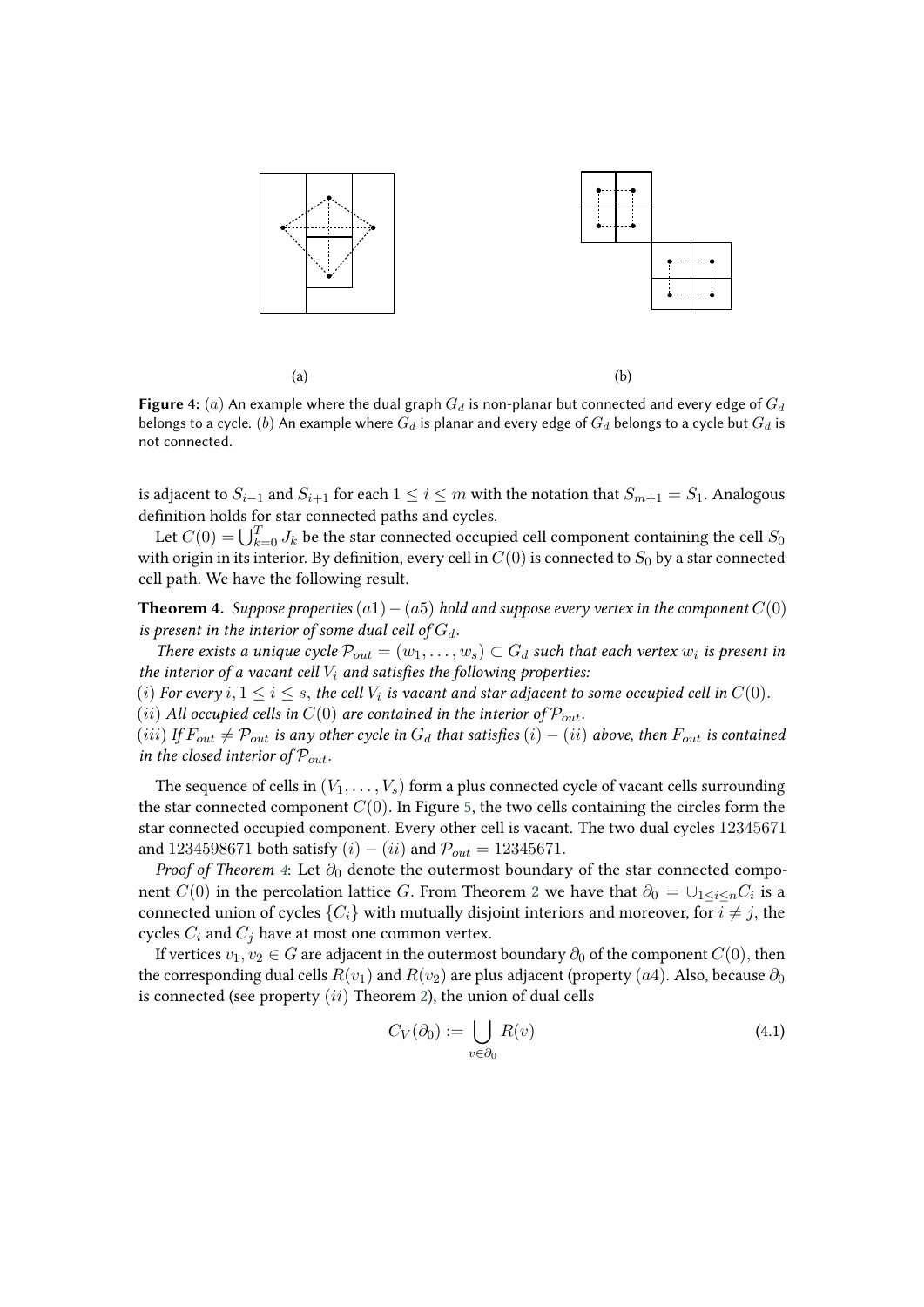

<span id="page-10-0"></span>**Figure 5:** Cycle of vacant cells surrounding a star connected occupied component.

is a plus connected component in the dual graph  $G_d$ . Moreover, each edge of  $\partial_0$  is present in the interior of closed interior of the union of cells of  $C_V(\partial_0)$ . Using Theorem [3](#page-7-0) we therefore have that the outermost boundary  $\partial_V(\partial_0)$  of  $C_V(\partial_0)$  is a single cycle in  $G_d$  containing all cells of  $C_V(\partial_0)$  in its closed interior and all edges of  $\partial_0$  in its interior. Here the dual outermost boundary  $\partial_V(\partial_0)$  is obtained as follows. Every dual cell belonging to  $C_V(\partial_0)$  is labelled 1 and every dual cell sharing an edge with a cell in  $C_V(\partial_0)$  and not belonging to  $C_V(\partial_0)$ , is labelled 0. We then apply Theorem [3](#page-7-0) with label 1 cells as occupied and label 0 cells as vacant.

Suppose  $z_1, z_2, \ldots, z_t$  are the vertices of the dual cycle  $\partial_V(\partial_0)$  encountered in that order; i.e., the vertex  $z_1$  is adjacent to  $z_2$ , the vertex  $z_2$  is adjacent to  $z_3$  and so on. Each vertex  $z_i$  is a vertex of the dual cell  $R(v)$  for some  $v \in \partial_0.$  Therefore if  $Q(z_i)$  is the cell in  $G$  containing  $z_i$  in its interior, then v is a vertex of  $Q(z_i)$ , by property (a5). Moreover  $Q(z_i)$  lies in the exterior of  $\partial_0$  and is adjacent to the vertex v of  $C(0)$ . This implies that  $Q(z_i)$  must necessarily be vacant. This proves that the cycle  $\partial_V(\partial_0)$  satisfies properties  $(i) - (ii)$ .

To get a unique dual cycle satisfying properties  $(i)-(iii)$ , we merge all dual cycles satisfying properties  $(i) - (ii)$ . This is possible since any two dual cycles satisfying  $(i) - (ii)$  both contain the cell  $S_0$  in their respective interiors and therefore cannot have mutually disjoint interiors.  $\Box$ 

#### **Plus connected components**

In this subsection we let  $C^+(0) = \bigcup_{k=0}^T J_k$  be the plus connected occupied cell component containing the cell  $S_0$  with origin in its interior. By definition, every cell in  $C^+(0)$  is connected to  $S_0$  by a plus connected cell path and the outermost boundary  $\partial_0^+$  of  $C^+(0)$  is a single cycle containing all the cells of  $C^+(0)$  in its interior. We have the following result.

<span id="page-10-1"></span>**Theorem 5.** *There exists a star connected cell cycle*  $M_{out} = (Y_1, \ldots, Y_t) \subset G$  such that:

 $(i)$  Each cell  $Y_i$  is vacant, lies in the exterior of  $\partial_0^+$  and is plus adjacent to some occupied cell  $of C^{+}(0)$ .

 $(iii)$  The outermost boundary of  $\mathcal{M}_{out}$  is a single cycle containing all the cells of  $\mathcal{M}_{out} \cup C^+(0)$  in *its interior.*

The sequence of cells in  $(Y_1, \ldots, Y_t)$  form a star connected cell cycle of vacant cells surrounding the plus connected component  $C^+(0)$ .

*Proof of Theorem [5](#page-10-1)*: From Theorem [3,](#page-7-0) we have that the outermost boundary  $\partial_0^+ = (e_1, \ldots, e_t)$ of  $C^{+}(0)$  is a single cycle containing all cells of  $C^{+}(0)$  in its interior. Moreover every edge  $e_i$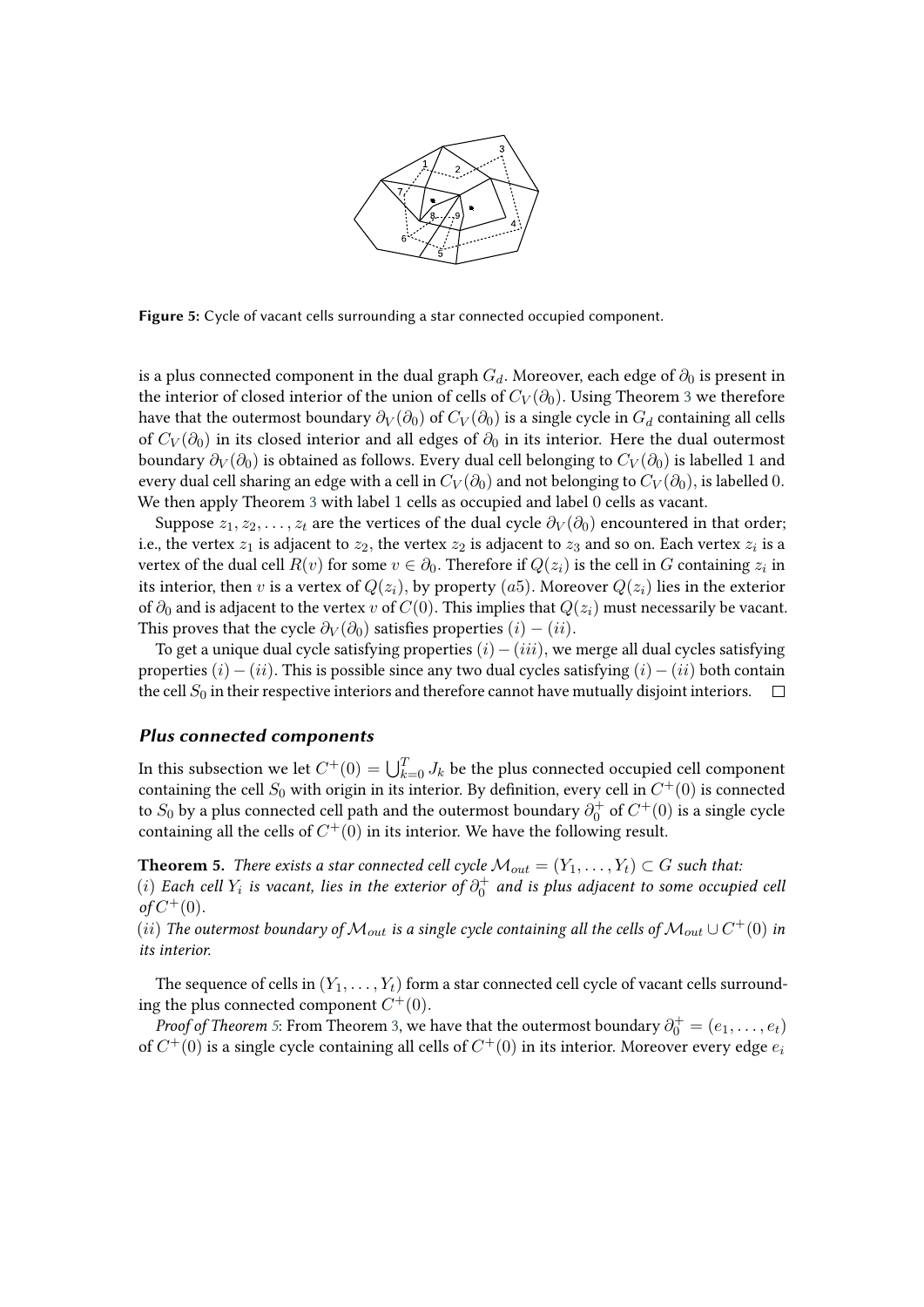of  $\partial^+(0)$  belongs to a occupied cell of  $C^+(0)$  and also to a vacant cell  $Z_i$  lying in the exterior of  $\partial_0^+$ . It is possible that multiple edges in  $\partial_0^+$  belong to the same cell  $Z_i$  and so the sequence  $(Z_1, Z_2, \ldots, Z_m)$  could have repetitions. In such a case, we remove recurring entries and assume without loss of generality that  $Z_i$  is star adjacent to  $Z_{i+1}$  for  $1 \leq i \leq m$  with the notation that  $Z_{m+1} = Z_1$ .

The set of cells in  $\Gamma := (Z_1, \ldots, Z_m)$  form a star connected component and we suppose that the sequence of cells  $(Z_1, \ldots, Z_n)$  form a star connected cycle  $L_Z$  for some  $n \leq m$ . The outermost boundary  $\partial_Z$  of  $L_Z$  is a connected union of cycles  $\bigcup_{1\leq i\leq T} D_i$  and contains every cell of  $L_Z$  in the interior of some  $D_i$ . If some cell of  $C^+(0)$  is contained in the interior of  $D_i$ , then because  $C^+(0)$  is plus connected, every cell of  $C^+(0)$  is contained in the interior of  $D_i.$ Moreover, since  $D_i$  and  $D_j$  share at most one vertex in common, it must the case that  $T = 1$ and so the outermost boundary of the star cycle  $(Z_1, \ldots, Z_n)$  is the single cycle  $D_1$ .

If on the other hand, every cell of  $C^+(0)$  is contained in the exterior of every cycle of  $\partial_Z,$ then *every* edge of  $\partial_Z$  is the edge of some occupied cell of  $C^+(0)$  that lies in the exterior of  $\partial_Z.$ This implies that the outermost boundary  $\partial_0^+$  of  $C^+(0)$  is contained in the *strict* exterior of every cycle in  $\partial_Z.$  But this contradicts the fact that each  $Z_i$  contains at least one edge of  $\partial_0^+$  and so there is at least one edge of  $\partial_0^+$  contained in the closed interior of some cycle of  $\partial_Z.$ 

### <span id="page-11-0"></span>**5. Left right and top bottom crossings in rectangles**

In this section, we study the mutual exclusivity of left right and top down crossings in a rectangle. As before we assume that the percolation lattice  $G = \bigcup_{k=0}^{N} S_k$  and the dual lattice  $G_d$  $\bigcup_{l=0}^M W_l$  satisfy properties  $(a1)-(a5)$  and the origin is the present in the interior of the cell  $S_0.$ 

For a fixed rectangle  $R$ , we assume that the sides of  $R$  are *nicely covered* by cells of  $G$ as shown in Figure [6.](#page-12-0) Consider the edges  $a_1b_1$  and  $a_2b_2$  intersecting the left side of R. The vertices  $a_1$  and  $a_2$  are connected by a path  $A_1$  (shown by dotted line) in the interior of R. Similarly the vertices  $b_1$  and  $b_2$  are connected by a path  $B_1$  in the exterior of R. The union  $A_1 \cup$  $B_1 \cup \{a_1b_1, a_2b_2\}$  forms the cell  $L_1$ . We define  $L_1, \ldots, L_l$  to be the left cells. Similarly, the cells  $T_1, \ldots, T_t$  are top cells, the right cells are  $R_1, \ldots, R_r$  and the bottom cells are  $B_1, \ldots, B_b$ . Any cell contained in the closed interior of R is called an *interior* cell.

The cells  $C_{TL}, C_{TR}, C_{BL}$  and  $C_{BR}$  each contain a corner of the rectangle and have a single vertex contained in the interior of the rectangle. These four cells, called *corner cells*, are not plus adjacent to any interior cell. As in Figure [6,](#page-12-0) we assume that the cell  $L_1$  is plus adjacent to  $L_2$  and  $C_{TL}$  and does not share a vertex with any other left, right,top or bottom cell. We make analogous assumptions for each of the left, right, top and bottom cells.

Finally, we also assume that the cells are *nicely padded* in the following way: Let  $\mathcal{L}_{top}$  be the infinite line containing the top side of R and define  $\mathcal{L}_{bottom}$ ,  $\mathcal{L}_{left}$  and  $\mathcal{L}_{right}$  analogously. If  $Z_1$  is any cell intersecting  $\mathcal{L}_{top}$  and star adjacent to a cell intersecting R and  $Z_2$  is any cell intersecting  $\mathcal{L}_{bottom}$  and star adjacent to a cell intersecting R, then  $Z_1$  and  $Z_2$  are not star adjacent. A similar assumption holds for cells intersecting  $\mathcal{L}_{left}$  and  $\mathcal{L}_{right}$ .

Assuming that  $R$  is nicely covered and padded as described above, we have the following definition of left right crossings.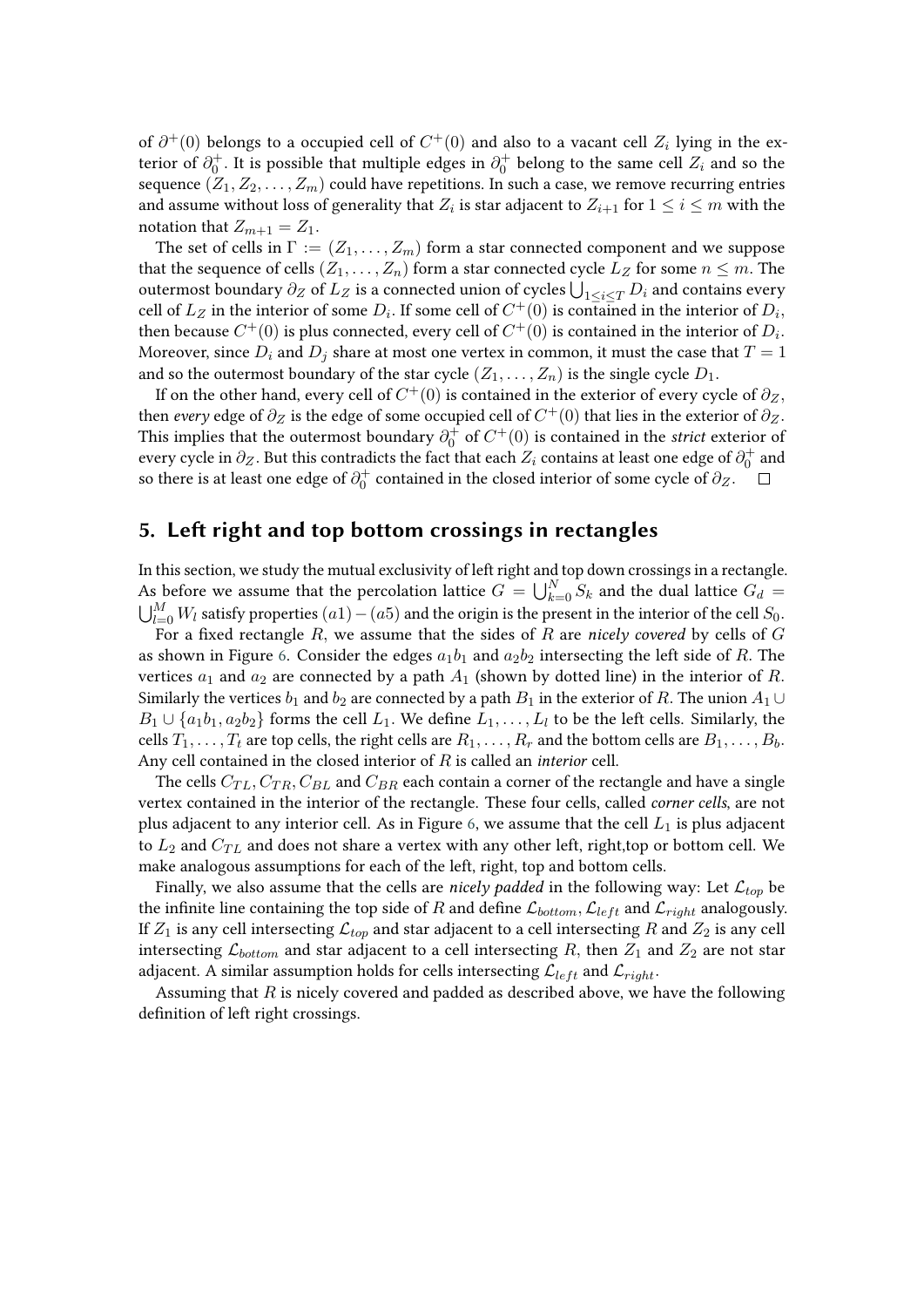<span id="page-12-0"></span>

**Figure 6:** The sides of the rectangle are nicely covered by the cells of G.

<span id="page-12-2"></span>**Definition 4.** *A plus connected cell path*  $L = (J_1, \ldots, J_m) \subset \{S_k\}, m \geq 3$  *is said to be a plus* connected left right crossing of a rectangle R if  $J_1$  is a left cell, the cell  $J_m$  is a right cell and  $\text{every } J_i, 2 \leq i \leq m-1$  is an interior cell.

By the nicely padded assumption,  $L$  must contain at least one interior cell. Every interior cell is now assigned one of the following two states: occupied or vacant. If every interior cell in a left right crossing  $L$  of  $R$  is occupied, we say that  $L$  is an *occupied plus connected left right crossing* of the rectangle R. We denote  $LR^+(R, O)$  and  $LR^+(R, V)$  to be the events that the rectangle  $R$  contains an occupied and vacant plus connected left right crossing, respectively.

We have a similar definition of plus connected top down crossings and denote  $TD^+(R, O)$ and  $TD^+(R, V)$  to be the events that the rectangle R contains an occupied and vacant plus connected top down crossing, respectively. Replacing plus adjacent with star adjacent, we obtain an analogous definition for star connected left right and top down crossings. We have the following result.

<span id="page-12-1"></span>**Theorem 6.** *Suppose properties*  $(a1) - (a5)$  *hold and R* is nicely covered and nicely padded by *cells as in Figure [6.](#page-12-0) Also suppose that every vertex of a cell intersecting is present in the interior of a dual cell and that there is at least one plus connected left right crossing and one plus connected top bottom crossing. We have the following.*

 $(i)$  *One of the events*  $LR^+(R, O)$  *or*  $TD^*(R, V)$  *always occurs but not both.* 

 $(ii)$  One of the events  $LR^*(R, O)$  or  $TD^+(R, V)$  always occurs but not both.

The above result describes the mutual exclusivity of occupied and vacant left right and top down crossings in any rectangle.

#### **Proof of Theorem [6](#page-12-1)**

We prove the following three statements.

(I) The events  $LR^*(R, O)$  and  $TD^+(R, V)$  cannot both occur simultaneously.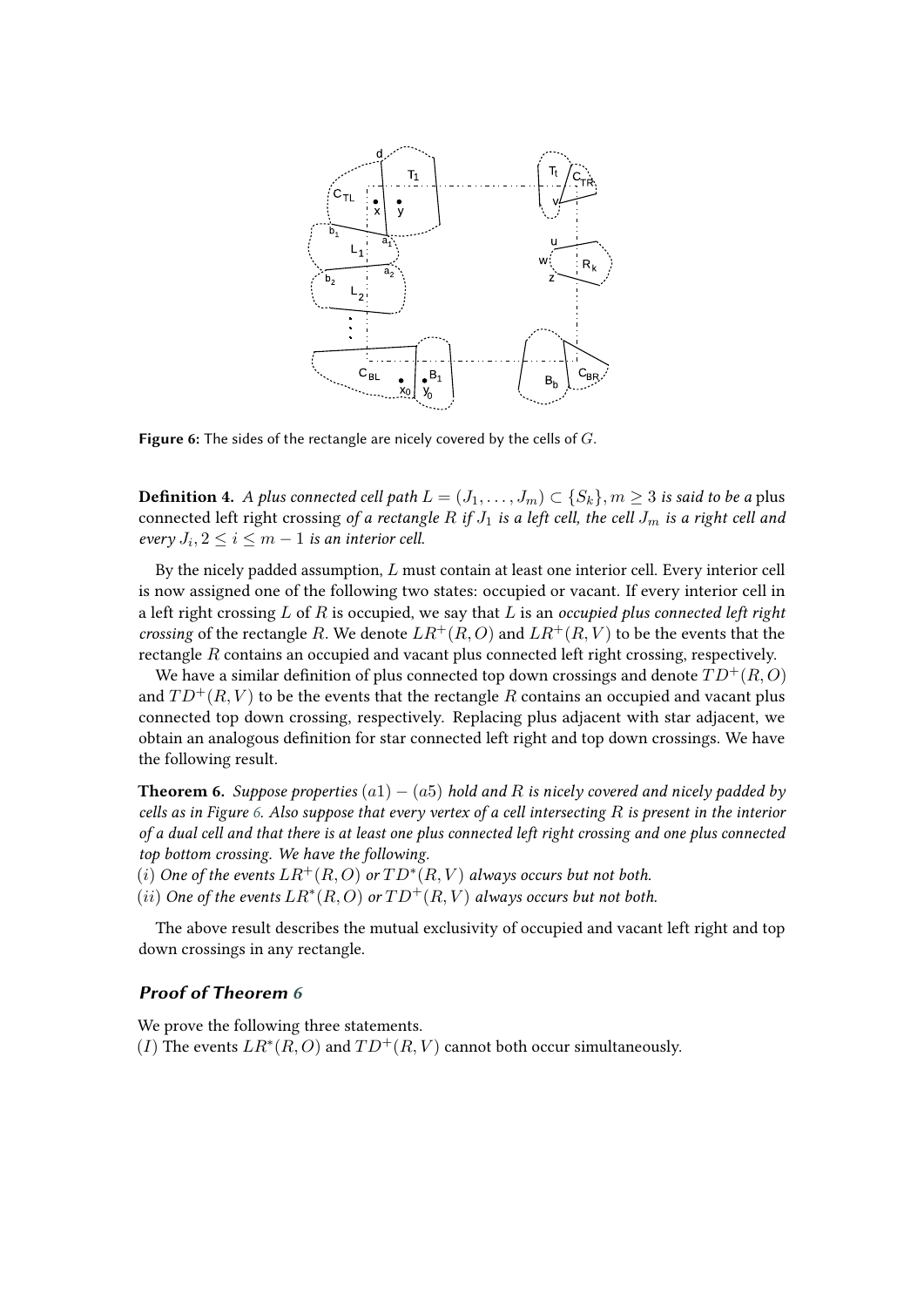$(II)$  If  $LR^*(R, O)$  does not occur, then  $TD^+(R, V)$  must necessarily occur.

(III) If  $LR^+(R, O)$  does not occur, then  $TD^*(R, V)$  occurs.

Using  $(I) - (III)$  and the fact that a top down crossing of R is a left right crossing of the rectangle  $R'$  obtained by rotating  $R$  by ninety degrees around the centre, we then get Theorem [6.](#page-12-1)

*Proof of* (*I*): Suppose there exists a star connected occupied left right crossing  $L_s$  of R and let  $\Gamma = (e_1, \ldots, e_t)$  be a path in  $L_s$  crossing R from left to right so that  $e_1$  intersects the left edge of R, the edge  $e_t$  intersects the right edge of R and each  $e_i, 2 \leq i \leq t-1$  belongs to an interior occupied cell of  $L_s$ . The path  $\Gamma$  divides the rectangles into two halves.

Suppose  $TD^+(R, V)$  also occurs and let  $L = (J_1, \ldots, J_m)$  be a vacant plus connected top bottom crossing where  $J_1$  is a top cell,  $J_m$  is a bottom cell and every other  $J_i$  is an interior cell. Let  $w_i$  be the vertex of  $G_d$  present in the cell  $J_i$  so that  $P := (w_1, w_2, \dots, w_m)$  is a path in  $G_d$ . We claim that the vertex  $w_1$  necessarily above Γ. This is because if  $w_1$  were to be present below Γ, then the cell  $J_1 \in G$  containing  $w_1$  in its interior also lies below Γ. Let  $L_{w_1}$  be the infinite line parallel to the left side of  $R$  and containing the point  $w_1$ . Since  $w_1$  is contained in the interior of  $J_1$ , the some edge of  $J_1$  contains a point  $u \in L_{w_1}$  lying above  $w_1$ . Since  $\Gamma$  lies above  $J_1$ , there exists  $v \in \Gamma$  lying above u (see Figure [7](#page-13-0) (a) for illustration). This would imply that some edge of  $\Gamma$  crosses the top side of  $R$ , a contradiction.

<span id="page-13-0"></span>

**Figure** 7: (a) If  $J_1$  lies below  $\Gamma$ , then the path  $\Gamma$  would cross the top side of R. (b) The top cell  $T =$ a f cdeba containing the dual vertex  $w_1$  in its interior. The dual edge  $(w_1, w_2)$  with  $w_2$  present in the interior of  $R$ , must cross the top edge of  $R$  in the segment  $YZ$ .

From the above paragraph we therefore get that the dual vertex  $w_1$  is necessarily above  $\Gamma$  and an analogous analysis implies that  $w_m$  is below Γ. Next, we argue that the "first" edge  $(w_1, w_2) \in$ P is either present in the interior of R or crosses the top edge of R. For illustration we consider a magnified top cell  $T = afcdeba$  in Figure [7](#page-13-0)(b) containing edges ab and cd that intersect the top edge of R (the dotted-dashed line). Because of the interior edge property  $(a2)$ , the dual edge  $(w_1, w_2)$  must cross the top edge of R in the segment  $YZ$ .

Summarizing, the edge  $(w_1, w_2)$  is either present in the interior of R or crosses the top edge of R. Similarly the final edge  $(w_{m-1}, w_m)$  is either contained in the interior of R or crosses the bottom edge of  $R.$  Every other vertex  $w_i, 2 \leq i \leq m-1$  is present in the interior of  $\Gamma.$  Therefore the path  $P$  necessarily crosses  $\Gamma$  in the sense that there are edges  $f\in \Gamma$  and  $e=(w_i,w_{i+1})\in P$ such f intersects e. The end-vertices of the dual edge e belong to cells  $J_i$  and  $J_{i+1}$  and the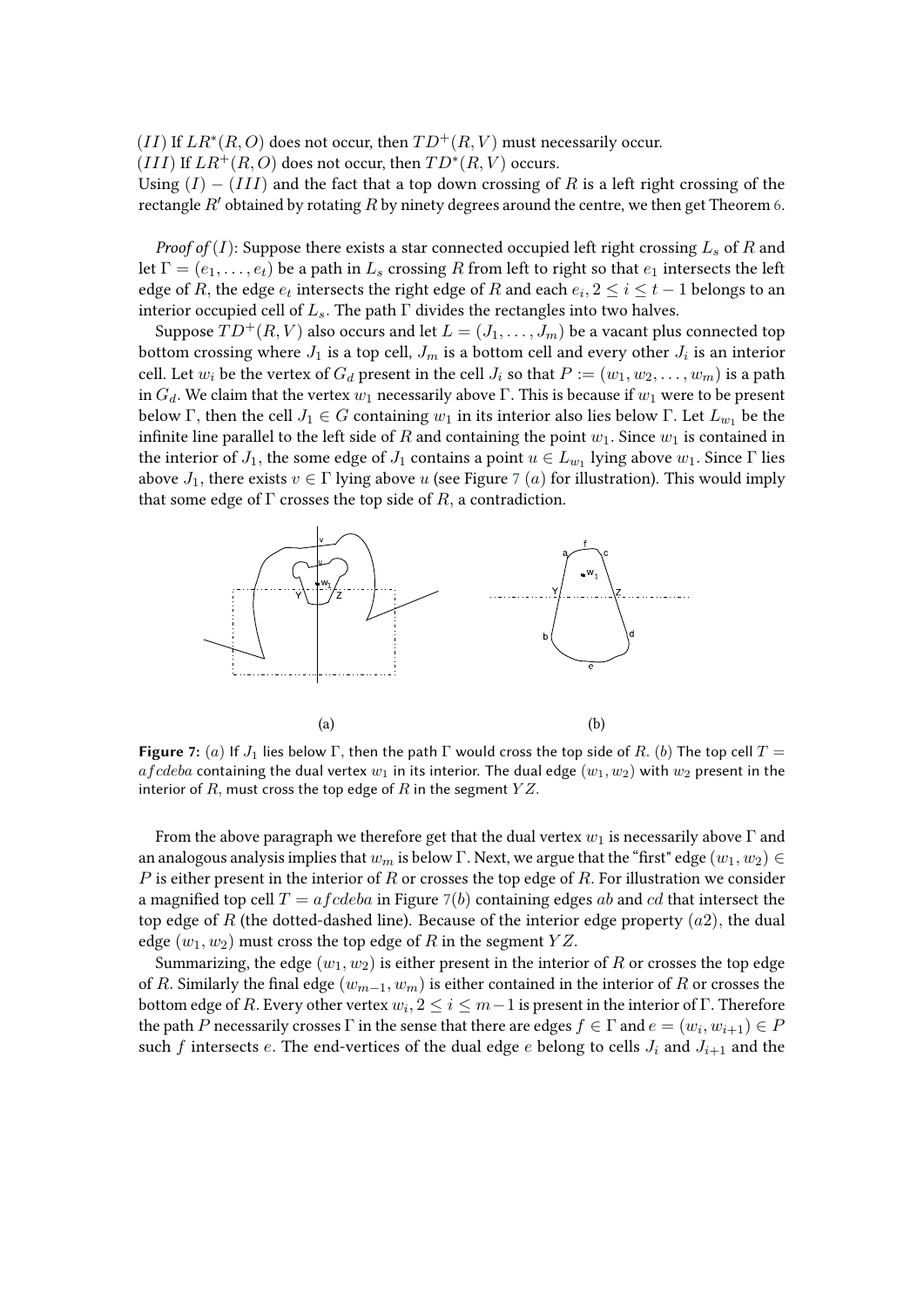<span id="page-14-0"></span>

**Figure 8:** The edge  $f = (v_5, v_6)$  belonging to the path  $\Gamma = (v_1, v_2, \dots, v_7)$  and the dual edge  $e =$  $(w_2, w_3)$  belonging to the path  $P = (w_1, \ldots, w_5)$  intersect.

edge f is common to  $J_i$  and  $J_{i+1}$ . At least one of the two cells  $J_i$  or  $J_{i+1}$  lies in the interior of R and so the edge f is necessarily contained within the rectangle R. Thus f is an edge of some occupied cell in the left right crossing  $L_s$  and so one of the cells  $J_i$  or  $J_{i+1}$  must lie in the interior of  $R$  and also be occupied, a contradiction.

We illustrate the above argument in Figure [8,](#page-14-0) where the edge  $f = (v_5, v_6)$  belonging to the path  $\Gamma = (v_1, v_2, v_3, v_4, v_5, v_6)$  and the dual edge  $e = (w_2, w_3)$  in the path  $P =$  $(w_1, w_2, w_3, w_4, w_5)$  intersect.  $\Box$ 

*Proof of* (*II*): The collection  $\mathcal{I}_{tot}$  of all left cells  $L_1, \ldots, L_l$  and the corner cells  $C_{TL}$  and  $C_{BL}$ in Figure [6](#page-12-0) is a plus connected component. To each cell in  $\mathcal{I}_{tot}$  we now assign a *label*  $\omega$ . If some occupied cell  $Q$  in the interior of  $R$  is connected to a left cell by a star connected occupied path, we assign the label  $\omega$  to Q as well. The collection of all cells with the label  $\omega$  is a star connected component which we denote as  $\mathcal{F}_{tot}$ . If R is any cell star adjacent to some cell in  $\mathcal{F}_{tot}$  and not present in  $\mathcal{F}_{tot}$ , we assign the label  $\delta$  to R.

By assumption, any vertex of a cell  $Q \in \mathcal{F}_{tot}$  is contained in the interior of some dual cell. Therefore by Theorem [4,](#page-9-1) there exists a plus connected cell cycle  $\Delta_{vac} = (Z_1, \ldots, Z_t)$  surrounding  $\mathcal{F}_{tot}$  in such a way that the outermost boundary cycle  $\partial_Z$  of  $\Delta_{vac}$  contains all the cells of  $\mathcal{F}_{tot}$ in its interior. The cell cycle  $\Delta_{vac}$  contains a plus connected cell sub-path  $\Delta_Z = (Z_{u_1}, \ldots, Z_{u_2})$ that lies to the right of  $\mathcal{L}_{left}$ , with  $Z_{u_1}$  intersecting  $\mathcal{L}_{top}$  and  $Z_{u_2}$  intersecting  $\mathcal{L}_{bottom}.$ 

In Figure [9,](#page-15-0) we illustrate the part of the cycle  $\Delta_{vac}$  that intersects the rectangle R with the cell labelled  $i$  denoting  $Z_i.$  As in Figure [9,](#page-15-0) the cycle  $\Delta_{vac}$  may intersect the top side of  $R$  multiple times but there exists a "last" cell after which the cycle never intersects the top side of  $R$ . Formally,  $u_1$  be the largest index  $i$  such that the cell  $Z_i$  intersects the top side of  $R$  and  $Z_{u_2}$  is the "first" cell after  $Z_{u_1}$  that intersects the bottom side of R. In Figure [9,](#page-15-0)  $u_1 = 6$  and  $u_2 = 10$ .

By definition the cell  $Z_{u_1}$  intersects the line  $\mathcal{L}_{top},$  the cell  $Z_{u_2}$  intersects the line  $\mathcal{L}_{bottom}$  and that every other  $Z_i, u_1 < j < u_2$  neither intersects  $\mathcal{L}_{top}$  nor intersects  $\mathcal{L}_{bottom}$  but lies between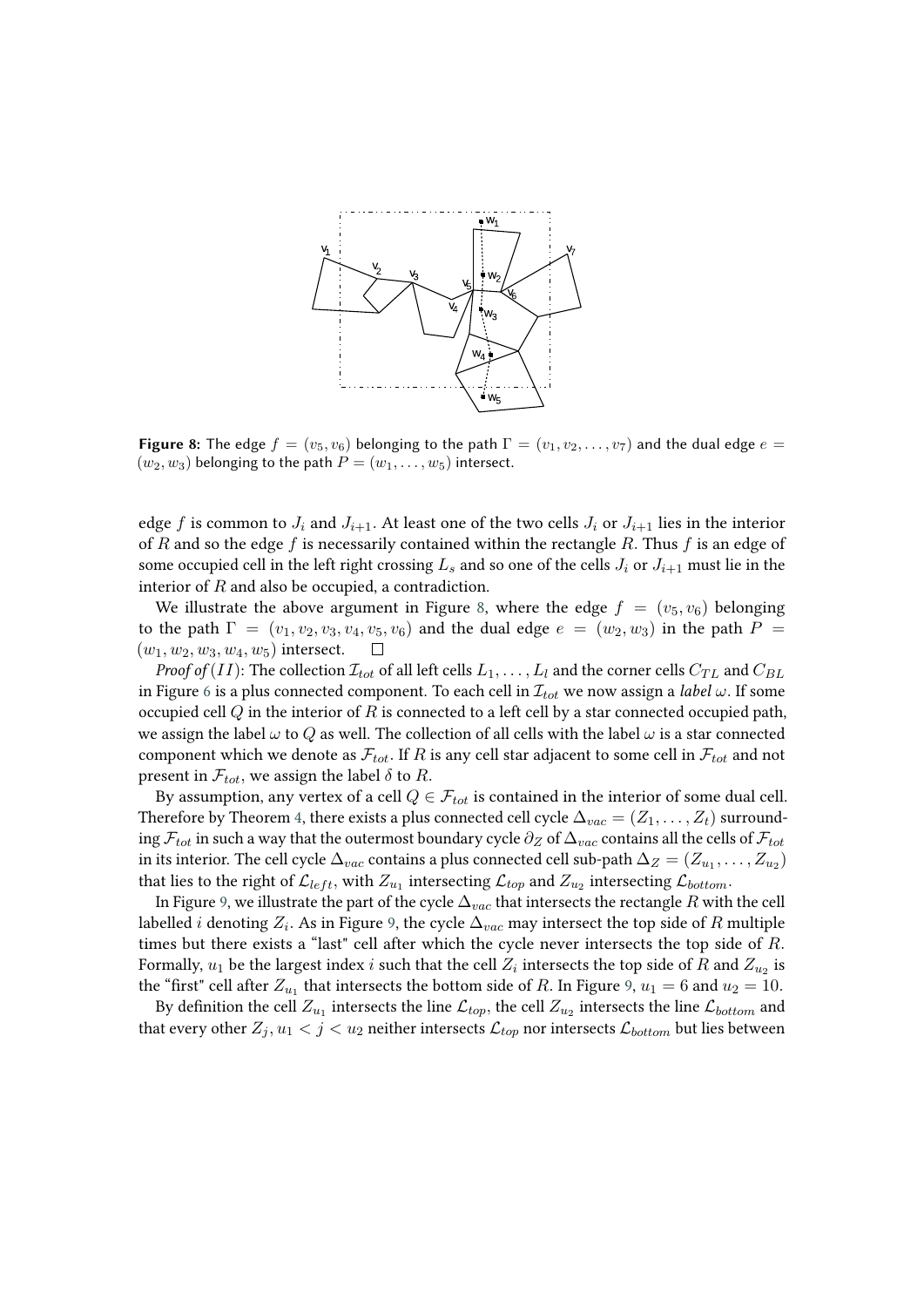<span id="page-15-0"></span>

**Figure 9:** The part of the vacant cycle  $\Delta_{vac}$  that intersects the rectangle R.

these two lines. By the nicely padded assumption we have that  $u_2 > u_1$ . No cell  $Z_i, u_1 < j < u_2$ can be a right cell because then there would exist an occupied cell contained in the interior of  $R$ which is star adjacent to  $Z_i$  and is connected to some left cell  $L_x$  by an occupied star connected cell path P. The concatenation  $(L_x, P, Z_i)$  would then form an occupied star connected left right crossing of R, a contradiction. Thus each cell  $Z_i, u_1 < j < u_2$  is necessarily an interior cell.

By the nicely covered assumption, this necessarily means that  $Z_{u_1}$  must be a top cell and not a corner cell. This is because, no corner cell is plus adjacent to an interior cell. Similarly  $Z_{u_2}$ must be a bottom cell and not a corner cell and so  $(Z_{u_1}, Z_{u_1+1}, \ldots, Z_{u_2})$  forms a vacant plus connected top down crossing of  $R$ .  $\Box$ 

*Proof of*  $(III)$ : The proof is analogous to the proof of  $(II)$  with minor modifications. Here  $\Delta_{vac} = (Z_1, \ldots, Z_t)$  is star connected and if the corner cell  $C_{TR}$  or the bottom cell  $C_{BR}$ in Figure [6](#page-12-0) appear in  $\Delta_{vac}$ , we simply remove the corresponding entry from  $\Delta_{vac}$ . The resulting sequence of vacant cells is still star connected and we proceed as before to get the desired vacant star connected top bottom crossing of  $R$ .  $\Box$ 

### **Bond Percolation**

In this section, we consider bond percolation in the lattice  $G$  and the mutual exclusivity of left right and top down crossings of in a rectangle. We consider unoriented bond percolation and an analogous analysis holds for the oriented case as well. As before we assume that the percolation lattice  $G=\bigcup_{k=0}^N S_k$  and the dual lattice  $G_d=\bigcup_{l=0}^M W_l$  satisfy properties  $(a1)-(a5)$  and the origin is the present in the interior of the cell  $S_0$ .

Moreover, we also assume that for a fixed rectangle  $R$ , we assume that the sides of  $R$  nicely covered and nicely padded by cells of  $G$  as described prior to Definition [4.](#page-12-2)

Assuming that  $R$  is nicely covered as described above, we have the following definition of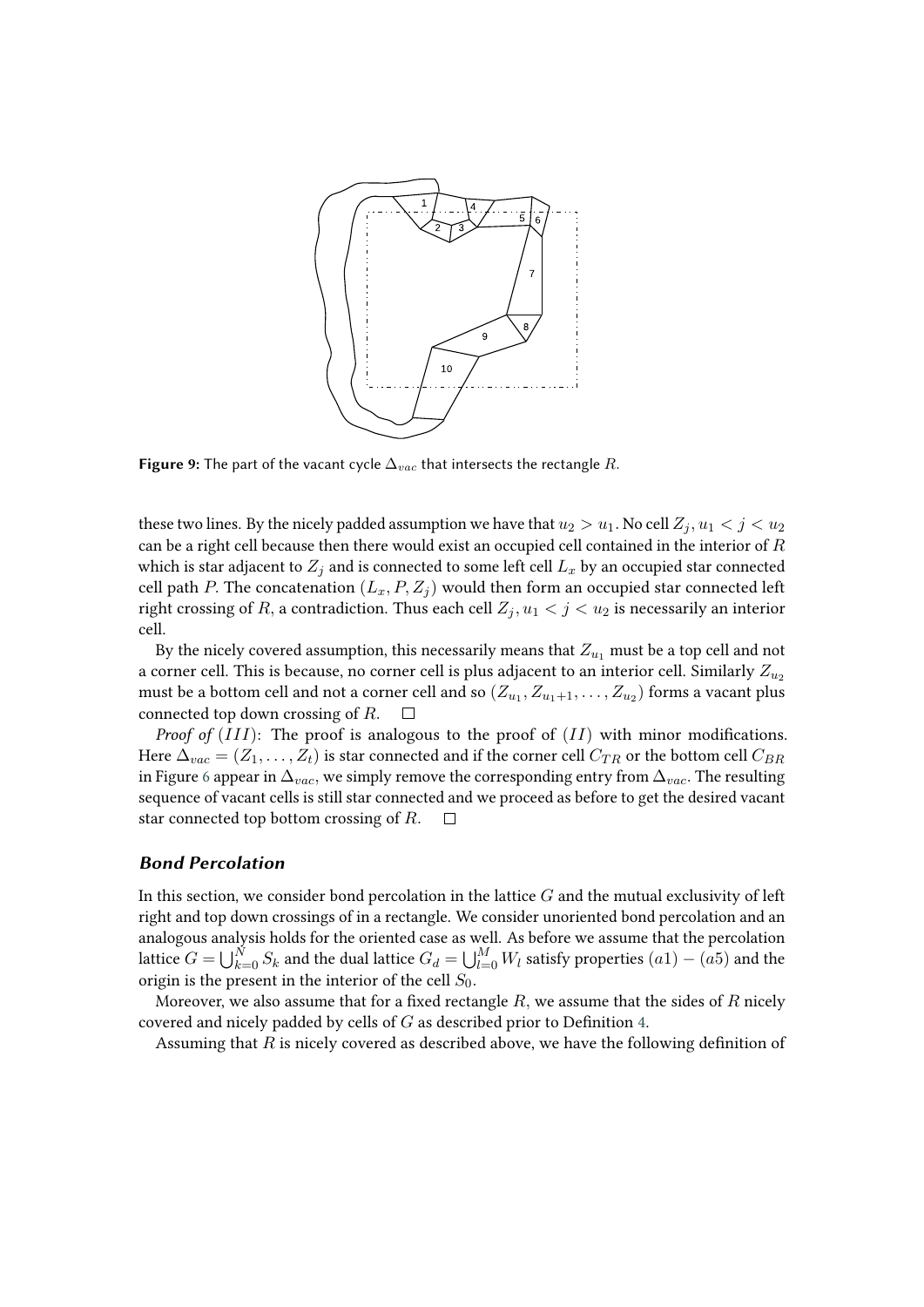left right crossings.

**Definition 5.** *A path*  $P = (v_1, \ldots, v_m) \subset G, m \ge 4$  *is said to be a* left right crossing of a *rectangle if:*

(d1) The edge  $(v_1, v_2)$  intersects the left side of  $R$  and  $v_1$  lies in the exterior of  $R$ .

(d2) The edge  $(v_{m-1}, v_m)$  intersects the right side of R and  $v_m$  lies in the exterior of R.

(d3) Every other edge  $(v_i,v_{i+1}), 2 \leq i \leq m-2$  is contained in the interior of R.

By definition any left right crossing must contain at least one edge in the interior of  $R$ . Every edge in the closed interior of  $R$  is now assigned one of the following two states: open or closed. Moreover, if edge  $e \in G$  is open and if f is the unique dual edge intersecting  $G_d$ , then we assign  $f$  to be open as well. If every interior edge in a left right crossing  $P$  of  $R$  is open, we say that  $P$  is an *open left right crossing* of the rectangle  $R$ . An analogous definition holds for top down crossings. We denote  $LR$  to be the event that the rectangle  $R$  contains an open left right crossing of  $G$ .

For the dual crossing we have a slightly different definition. We say that  $P_g := (g_1, \ldots, g_t)$ is a dual top bottom crossing of  $R$  if the dual vertex  $g_1$  lies in a top cell, the dual vertex  $g_t$  lies in a bottom cell and each edge  $(g_i,g_{i+1}), 1\leq i\leq t-1$  intersects an interior edge of  $G;$  i.e., an edge of  $G$  with both end-vertices present in the interior of  $R$ .

We now see that every edge in a dual top bottom crossing has a state. By definition it suffices to see that the first edge  $(g_1, g_2)$  and the last edge  $(g_{t-1}, g_t)$  both have states. First consider the edge  $(g_1, g_2)$  and let  $(v_1, v_2) \in G$  intersect  $(g_1, g_2)$ . By the nicely covered assumption in Figure [6,](#page-12-0) we see that the edge  $(v_1, v_2)$  belongs to one of the interior paths represented by the dotted lines and so necessarily lies in the interior of  $R$  and consequently has a state. This implies that the dual edge  $(g_1, g_2)$  has the same state as  $(v_1, v_2)$ . Similarly, the last edge  $(g_{t-1}, g_t)$  also has a state. If every edge in  $P_g$  is closed, we say that  $P_g$  is a closed dual top bottom crossing and we let  $TD_d$  be the event that  $R$  contains a closed dual top bottom crossing consisting of edges of  $G_d$ .

We have the following result.

**Theorem 7.** *Suppose properties*  $(a1) - (a5)$  *hold. Further suppose that the rectangle R is nicely covered and nicely padded by cells in*  $G$  *as in Figure* [6.](#page-12-0) One of the events  $LR$  or  $TD<sub>d</sub>$  always occurs, *but not both.*

As before we need to prove three statements:

(I) Both  $LR$  and  $TD_d$  cannot occur simultaneously.

 $(II)$  If LR does not occur, then  $TD_d$  occurs.

 $(III)$  If  $TD_d$  does not occur, then  $LR$  occurs.

The proof of (I) is analogous to the proof of (I) in Theorem [6.](#page-12-1) If  $\Gamma$  is any open left right crossing and  $\Delta$  is any top bottom dual crossing, we obtain that one vertex of the dual crossing lies above  $\Gamma$  and one vertex lies below  $\Gamma$  and so these two paths must necessarily meet. The dual edge intersecting any edge  $e \in G$  has a state and in fact the same state as e and this leads to a contradiction.  $\Box$ 

The proof of  $(III)$  is analogous to  $(II)$  and we prove  $(II)$  below.

*Proof of*  $(II)$ : Let  $\{e_i\}_{1\leq i\leq t}$  be the set of edges of  $G$  intersecting the left side of  $R$  arranged in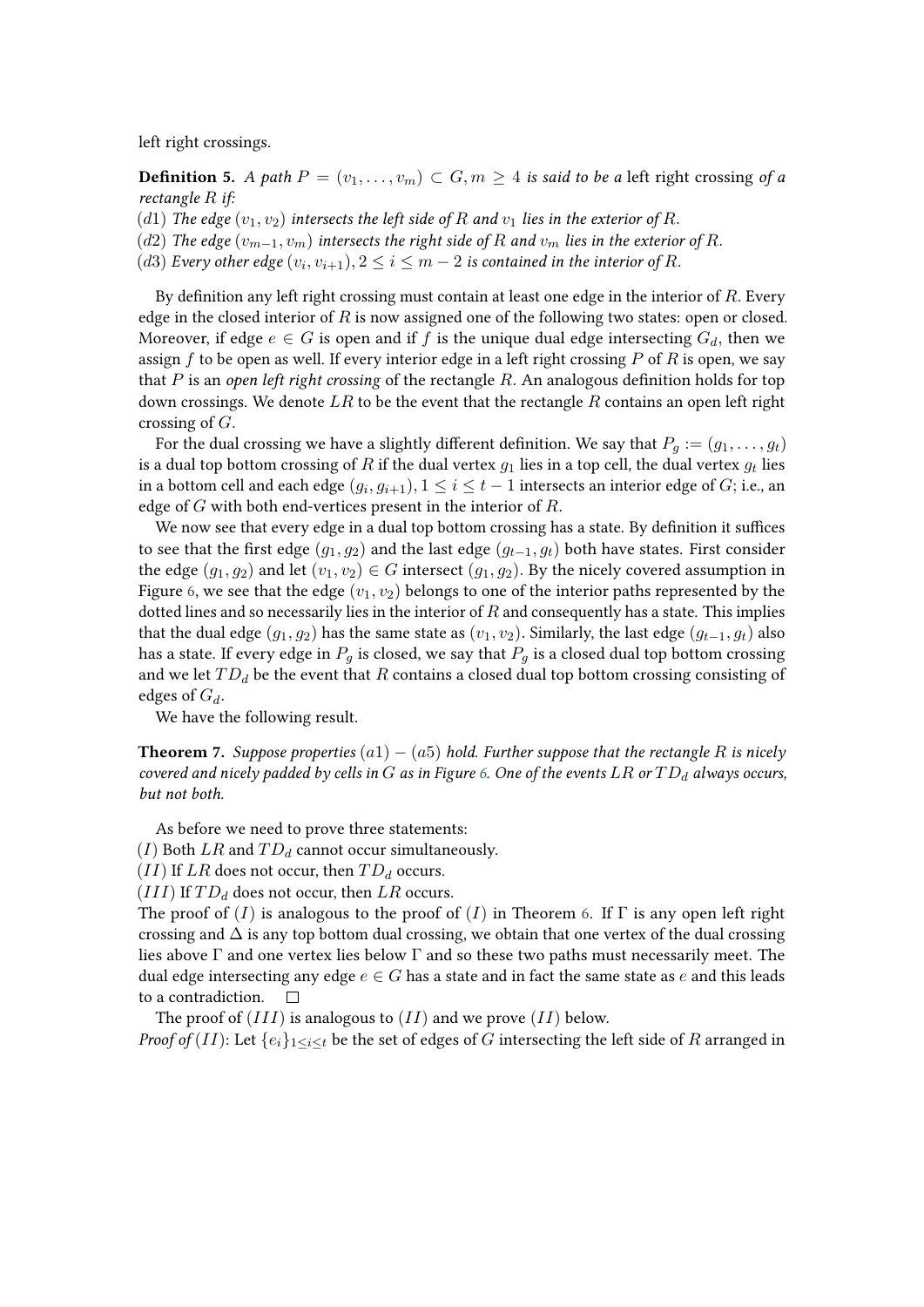<span id="page-17-0"></span>

**Figure 10:** The outermost boundary cycle  $\partial_E = (z_1, \ldots, z_9, z_1)$  denoted by the dotted lines, intersects the top and bottom sides of the rectangle  $R$ .

the decreasing order of the y-coordinate of the intersection point and for  $1 \leq i \leq t$ , let  $a_i$ and  $b_i$  be the end-vertices of  $e_i$  present in the interior and exterior of  $R$ , respectively. For example, in Figure [6,](#page-12-0) the edge  $e_1 = a_1b_1, e_2 = a_2b_2$  and so on.

Let  $\mathcal{I}_{tot}$  be the set of all open edges lying in the interior of R and connected to some vertex in  ${a_i}_{1 \leq i \leq t}$  by an open path and for  $1 \leq i \leq t-1$ , let  $A_i$  be the path between  $a_i$  and  $a_{i+1}$  lying in the interior of the rectangle R. The union  $\mathcal{E}_{tot} = \mathcal{I}_{tot} \cup \{A_i\}_{1 \leq i \leq t-1}$  is then a connected component and each vertex  $v \in \mathcal{E}_{tot}$  is present in the interior of some dual cell  $W(v) \subset G_d$ . The union of the dual cells  $\{W(v)\}_{v \in \mathcal{E}_{tot}}$  forms a plus connected dual component whose outermost boundary  $\partial_W$  is a single cycle in  $G_d$  containing all edges of  $\mathcal{E}_{tot}$  in its interior.

We now see that  $\partial_W$  contains at least one dual vertex present in the interior of a top cell. From Figure [6,](#page-12-0) the dual edge joining x and y intersects the edge  $(a_1, d)$  and so belongs to the dual cell  $W(a_1)$  containing  $a_1$  in its interior. The dual vertex y lying in the interior of the top cell  $T_1$  therefore belongs to the dual cell  $W(a_1)$ , by property (a5). The dual edge  $(x, y)$  is not present in any other dual cell  $W(v)$ ,  $v \in \mathcal{E}_{tot}$  and so belongs to the final cycle  $\partial_W$  as well.

By an analogous argument, all the dual vertices present in the interior of the left cells  $L_1, \ldots, L_l$ and the corner cells  $C_{BL}$  and  $C_{TL}$  form a sub-path  $P_W$  of  $\partial_W$  and the dual edge  $(x_0, y_0) \in \partial_W$ as well, where  $x_0$  and  $y_0$  are the dual vertices is present in the interior of the bottom left corner cell  $C_{BL}$  and the first bottom cell  $B_1$ , respectively (See Figure [6\)](#page-12-0). The subpath  $\Delta_W := \partial_W \setminus P_W$ has end-vertices y and  $y_0$ . For illustration, in Figure [10,](#page-17-0) the outermost boundary cycle  $\partial_E$  formed by the merging of the dual cells  $\{W(a_i)\}_{1\leq i\leq t}$  is shown by the dotted line  $(z_1,z_2,\ldots,z_9,z_1).$ Here  $z_1 = y, z_9 = x, z_5 = x_0$  and  $z_4 = y_0$ . The sub-path  $P_W = (z_5, z_6, z_7, z_8, z_9)$  and  $\Delta_W =$  $(z_1, z_2, z_3, z_4).$ 

The path  $\Delta_W$  might contain many dual vertices present in the interior of some top cell and so we pick the "last" such vertex and call it  $y_1$ . Similarly we pick the first dual vertex present in the interior of a bottom cell. Formally, we extract a sub-path  $\Gamma_W := (y_1, \ldots, y_p) \subset \Delta_W$  such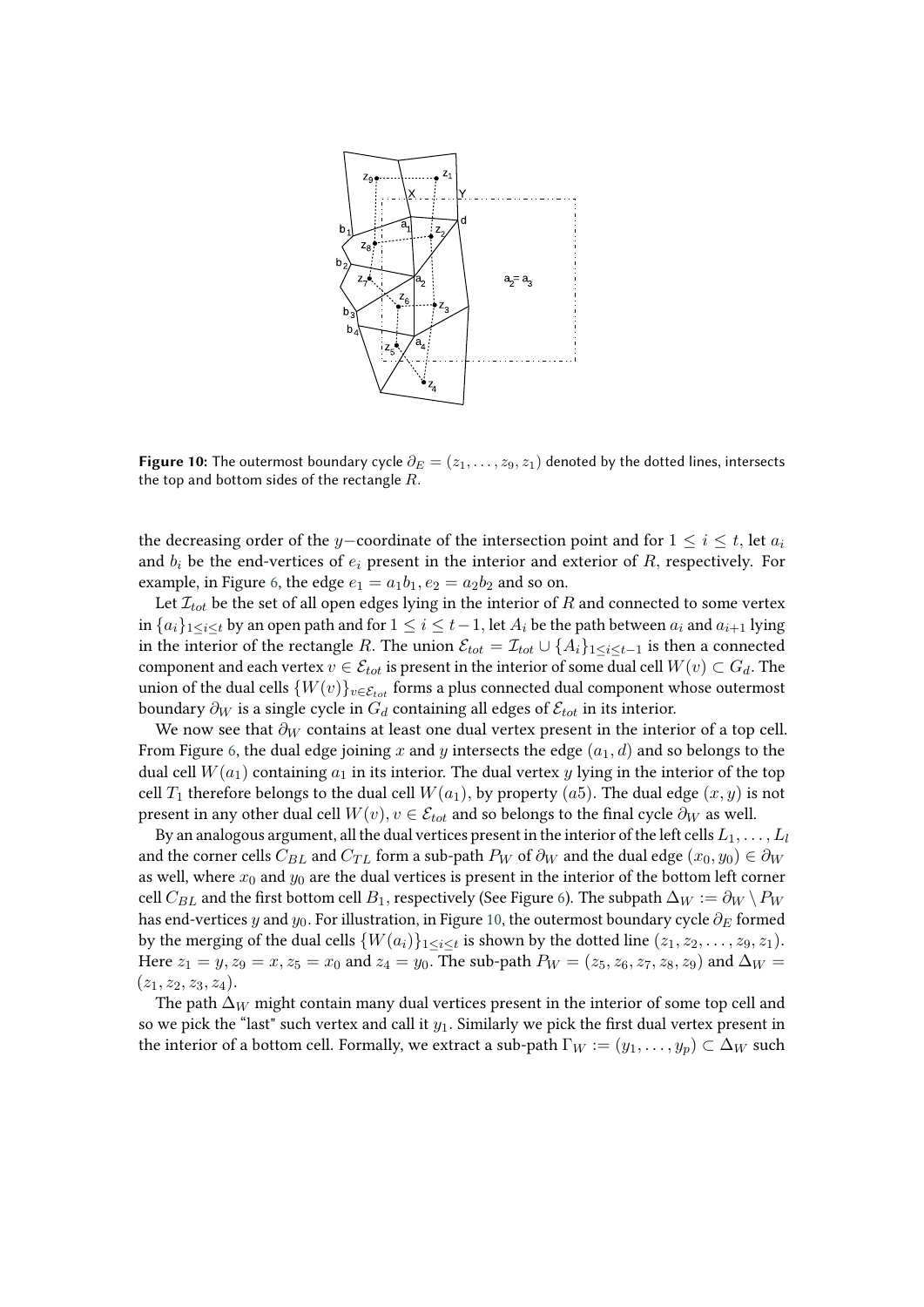<span id="page-18-0"></span>

**Figure 11:** The edge  $(y_m, y_{m+1}) \in \Gamma_W$  cuts an edge intersecting the right side of R.

that the vertex  $y_1$  lies in the interior of a top cell, the vertex  $y_p$  lies in the interior of a bottom cell and every other  $y_i$  lies in the interior of a right, corner or interior cell. To prove that each edge of  $\Gamma_W$  has a state it suffices to see that there does not exist m such that  $y_m$  belongs to a corner or a right cell and  $y_{m+1}$  belongs to a right cell.

As in Figure [11,](#page-18-0) we assume that  $y_m$  and  $y_{m+1}$  both belong to right cells and an analogous argument holds for the corner cells since no corner cell is plus adjacent with an interior cell. From Figure [11](#page-18-0) we see that the edge  $(y_m, y_{m+1}) \in \Gamma_W$  intersects some edge  $(u, v)$  that cuts the right side of R as in Figure [11.](#page-18-0) The vertex  $u \in G$  is therefore contained in the interior of the dual cell containing  $(y_m, y_{m+1})$  (property  $(a5)$ ) and so by definition of the component  $\mathcal{E}_{tot}$ , there exists an open path  $P$  from  $u$  to some vertex  $a_k$  of the edge  $e_k$  that intersects the left side of R. The concatenation  $(e_k, P, (u, v))$  would then form an open left right crossing of R, a contradiction.

Finally by the nicely padded assumption there must exist at least two edges in  $\Gamma_W$  and so the subpath  $(y_1, \ldots, y_p) \subset \partial_W$  is a dual top bottom crossing of R. It remains to see that each such edge is closed. Suppose not and the edge  $(y_i, y_{i+1}) \in \Gamma_W$  is open. By the interior edge property  $(a2)$ , there exists exactly one edge  $(v_1, v_2) \in G$  that intersects  $(y_i, y_{i+1})$ . By construction, one of the vertices, say  $v_1$  belongs to the component  $\mathcal{E}_{tot}$  and so there is an open path from  $v_1$  to some end-vertex  $a_k$  of the edge  $e_k$  intersecting the left side of R.

Since  $(y_i, y_{i+1})$  is open, the edge  $(v_1, v_2)$  is open as well and so  $v_2$  also belongs to  $\mathcal{E}_{tot}$ . But if  $R(v_1)$  and  $R(v_2)$  denote the dual cells containing  $v_1$  and  $v_2$ , respectively, then from property  $(a4)$  the cells  $R(v_1)$  and  $R(v_2)$  are plus adjacent and share the edge  $(y_i, y_{i+1})$ . This implies that  $(y_i, y_{i+1})$  is present in the interior of the cycle formed by merging  $R(v_1)$  and  $R(v_2)$ and consequently  $(y_i,y_{i+1})$  must be present in the interior of the outermost boundary cycle  $\partial_W$ as well, a contradiction.